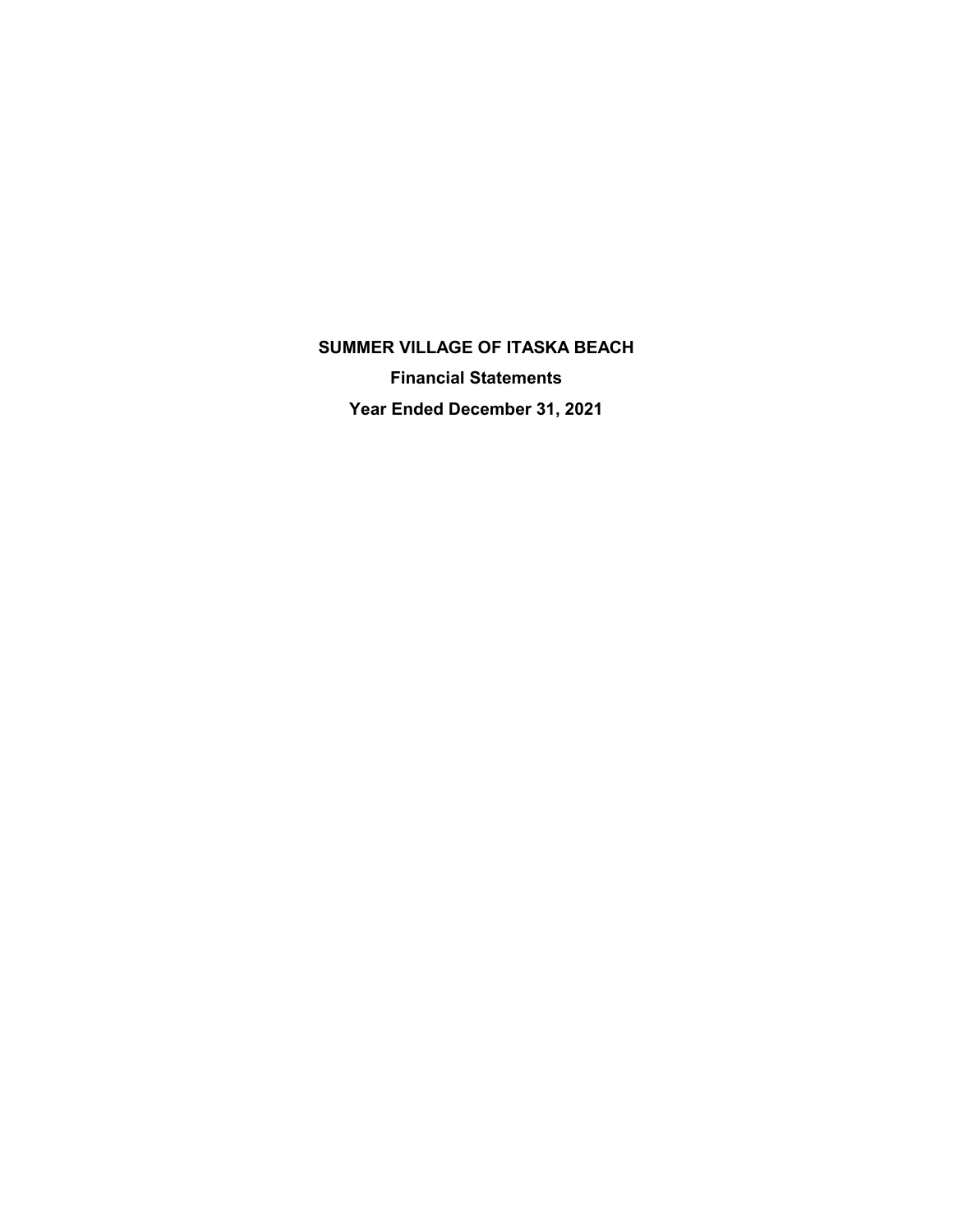| MANAGEMENT'S RESPONSIBILITY FOR FINANCIAL REPORTING     | 1         |
|---------------------------------------------------------|-----------|
| <b>INDEPENDENT AUDITOR'S REPORT</b>                     | $2 - 3$   |
| <b>FINANCIAL STATEMENTS</b>                             |           |
| <b>Statement of Financial Position</b>                  | 4         |
| Statement of Operations and Accumulated Surplus         | 5         |
| Statement of Changes in Net Financial Assets            | 6         |
| <b>Statement of Cash Flows</b>                          | 7         |
| Schedule of Property and Other Taxes (Schedule 1)       | 8         |
| Schedule of Government Transfers (Schedule 2)           | 8         |
| Schedule of Expenditures by Object (Schedule 3)         | 9         |
| Schedule of Changes in Accumulated Surplus (Schedule 4) | 10        |
| Schedule of Segmented Disclosure (Schedule 5)           | 11        |
| Schedule of Tangible Capital Assets (Schedule 6)        | 12        |
| <b>Notes to Financial Statements</b>                    | $13 - 21$ |

Page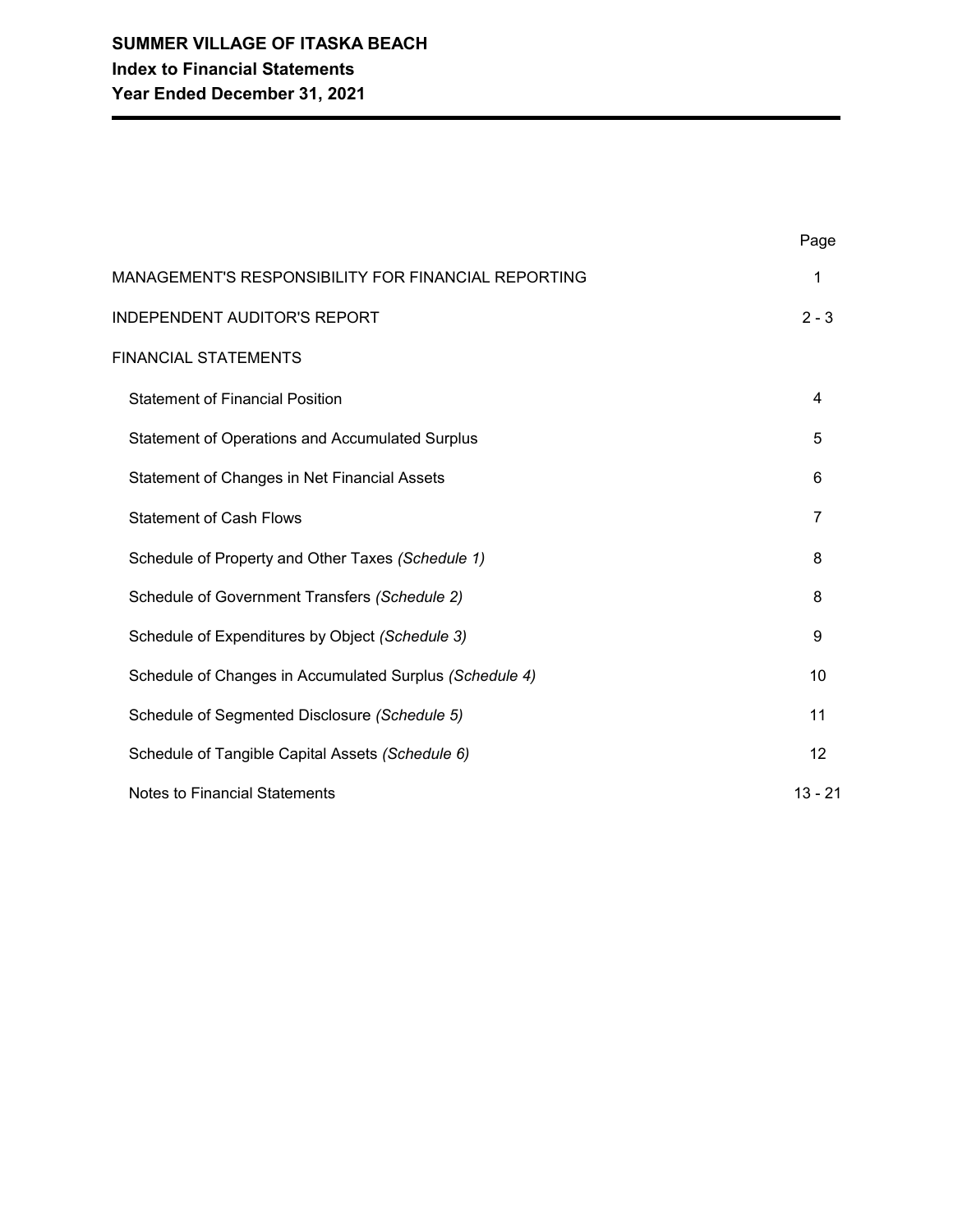# **MANAGEMENT'S RESPONSIBILITY FOR FINANCIAL REPORTING**

Management of the Summer Village of Itaska Beach is responsible for the preparation, accuracy, objectivity and integrity of the accompanying financial statements and all other information contained within this Financial Report. Management believes that the financial statements present fairly the Summer Village's financial position as at December 31, 2021 and the results of its operations for the year then ended.

The financial statements have been prepared in compliance with legislation and in accordance with Public Sector Accounting Standards (PSAS).

The financial statements include certain amounts based on estimates and judgments. Such amounts have been determined on a reasonable basis in order to ensure that the financial statements are presented fairly in all material respects.

In fulfilling its responsibilities and recognizing the limits inherent in all systems, management has designed and maintains a system of internal controls to produce reliable information and to meet reporting requirements on a timely basis. The system is designed to provide management with reasonable assurance that transactions are properly authorized, assets are properly accounted for and safeguarded.

These systems are monitored and evaluated by management and reliable financial information is available for preparation of the financial statements.

The Summer Village Council carries out its responsibilities for review of the financial statements principally through its Council meetings. Council meets regularly with management and external auditors to discuss the results of audit examinations and financial reporting matters.

The external auditors have full access to Council with and without the presence of management. The Summer Village Council has approved the financial statements.

The financial statements have been audited by Seniuk and Company, independent external auditors, appointed by the Summer Village. The accompanying Independent Auditor's Report outlines their responsibilities, the scope of their examination and their opinion on the financial statements.

The financial statements have been audited on behalf of the Members of Council by Seniuk and Company in accordance with Canadian public sector accounting standards (PSAS).

Ms. June Boyda, CAO

Wetaskiwin, Alberta April 13, 2022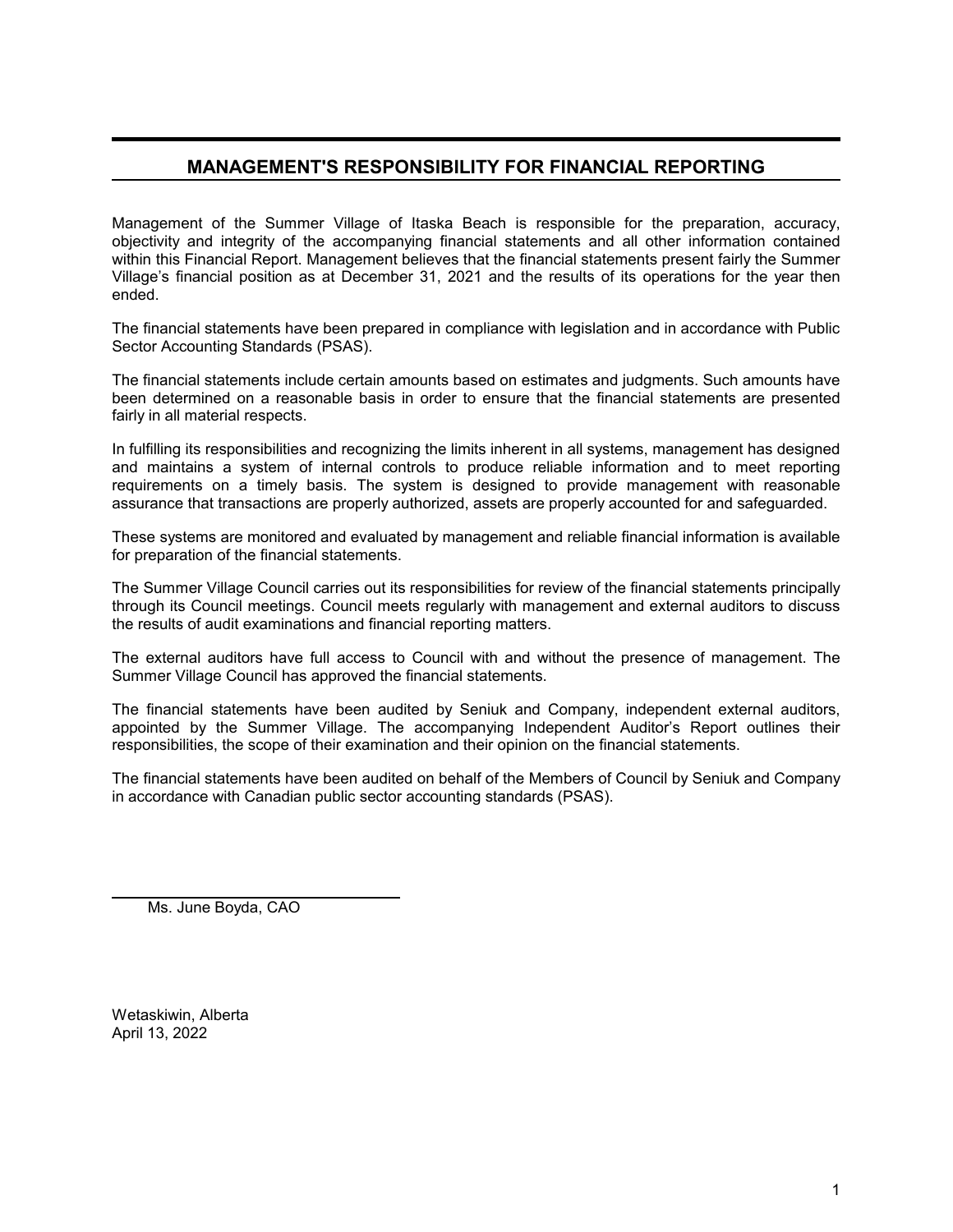

# **INDEPENDENT AUDITOR'S REPORT**

To the Members of Council of Summer Village of Itaska Beach

#### *Opinion*

We have audited the financial statements of Summer Village of Itaska Beach (the Summer Village), which comprise the statement of financial position as at December 31, 2021, and the statements of operations and accumulated surplus, changes in net financial assets and cash flows for the year then ended and notes to the financial statements including a summary of significant accounting policies.

In our opinion, the accompanying financial statements present fairly, in all material respects, the financial position of the Summer Village as at December 31, 2021, and the results of its operations and cash flows for the year then ended in accordance with Canadian public sector accounting standards (PSAS).

#### *Basis for Opinion*

We conducted our audit in accordance with Canadian generally accepted auditing standards. Our responsibilities under those standards are further described in the *Auditor's Responsibilities for the Audit of the Financial Statements* section of our report. We are independent of the Summer Village in accordance with ethical requirements that are relevant to our audit of the financial statements in Canada and we have fulfilled our other ethical responsibilities in accordance with these requirements. We believe that the audit evidence we have obtained is sufficient and appropriate to provide a basis for our opinion.

### *Responsibilities of Management and Those Charged with Governance for the Financial Statements*

Management is responsible for the preparation and fair presentation of the financial statements in accordance with PSAS and for such internal control as management determines is necessary to enable the preparation of financial statements that are free from material misstatement, whether due to fraud or error.

In preparing the financial statements, management is responsible for assessing the Summer Village's ability to continue as a going concern disclosing, as applicable, matters related to going concern and using the going concern basis of accounting unless management either intends to liquidate the Summer Village or to cease operations, or has no realistic alternative but to do so.

Those charged with governance are responsible for overseeing the Summer Village's financial reporting process.

#### *Auditor's Responsibilities for the Audit of the Financial Statements*

Our objectives are to obtain reasonable assurance about whether the financial statements as a whole are free from material misstatement, whether due to fraud or error, and to issue an auditor's report that includes our opinion. Reasonable assurance is a high level of assurance but is not a guarantee that an audit conducted in accordance with Canadian generally accepted auditing standards will always detect a material misstatement when it exists. Misstatements can arise from fraud or error and are considered material if, individually or in the aggregate, they could reasonably be expected to influence the economic decisions of users taken on the basis of these financial statements.

As part of an audit in accordance with Canadian generally accepted auditing standards, we exercise professional judgment and maintain professional skepticism throughout the audit. We also:

*(continues)*

#102, 12750 - 127 St. NW, Edmonton, Alberta T5L 1A5 Telephone: (780) 482-3431 Fax: (780) 488-5710 Website: www.seniuk.com

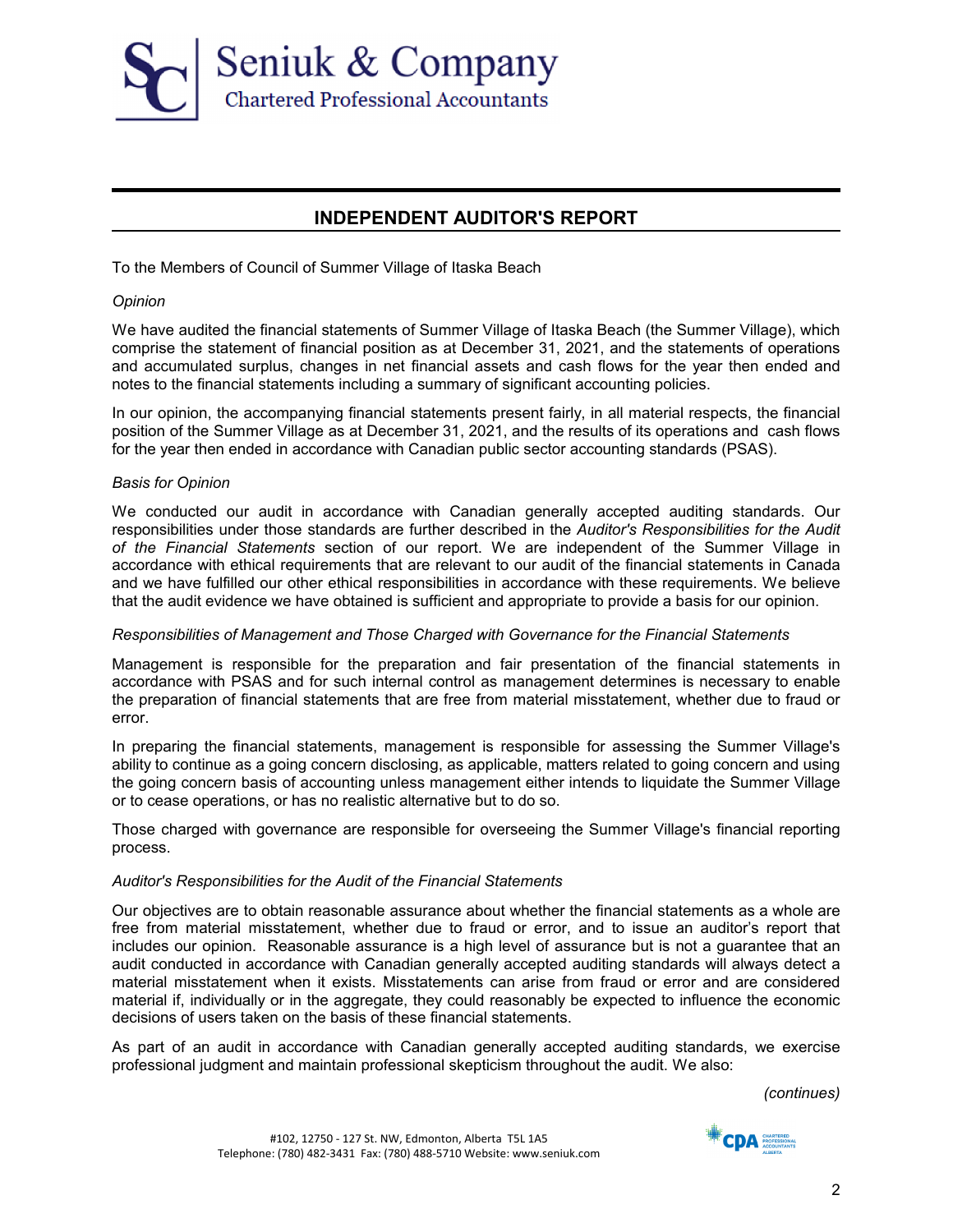Independent Auditor's Report to the Members of Council of Summer Village of Itaska Beach *(continued)*

- Identify and assess the risks of material misstatement of the financial statements whether due to fraud or error, design and perform audit procedures responsive to those risks and obtain audit evidence that is sufficient and appropriate to provide a basis for our opinion. The risk of not detecting a material misstatement resulting from fraud is higher than for one resulting from error as fraud may involve collusion, forgery, intentional omissions, misrepresentations or the override of internal control.
- Obtain an understanding of internal control relevant to the audit in order to design audit procedures that are appropriate in the circumstances but not for the purpose of expressing an opinion on the effectiveness of the Summer Village's internal control.
- Evaluate the appropriateness of accounting policies used and the reasonableness of accounting estimates and related disclosures made by management.
- Conclude on the appropriateness of management's use of the going concern basis of accounting and, based on the audit evidence obtained, whether a material uncertainty exists related to events or conditions that may cast significant doubt on the Summer Village's ability to continue as a going concern. If we conclude that a material uncertainty exists, we are required to draw attention in our auditor's report to the related disclosures in the financial statements or, if such disclosures are inadequate, to modify our opinion. Our conclusions are based on the audit evidence obtained up to the date of our auditor's report. However, future events or conditions may cause the Summer Village to cease to continue as a going concern.
- Evaluate the overall presentation, structure and content of the financial statements including the disclosures and whether the financial statements represent the underlying transactions and events in a manner that achieves fair presentation.

We communicate with those charged with governance regarding, among other matters, the planned scope and timing of the audit and significant audit findings including any significant deficiencies in internal control that we identify during our audit.

#### *Report on Other Legal and Regulatory Requirements*

As required by the Alberta Municipal Governance Act, we also report the following:

- Debt Limit Regulation: In accordance with Alberta Regulation 255/2000, we confirm that the Municipality is in compliance with the Debt Limit Regulation. A detailed account of the entity's debt limit can be found in Note 8.
- Supplementary Accounting Principles and Standards Regulation: In accordance with Alberta Regulation 313/2000, we confirm that the Municipality is in compliance with the Supplementary Accounting Principles and Standards Regulation and note the information required can be found in Note 11.

The engagement partner on the audit resulting in this Independent Auditor's Report is Michael G. Seniuk CPA, CA.

Seniul : Company

Edmonton, Alberta **Seniuk and Company,** April 13, 2022 **Chartered Professional Accountants**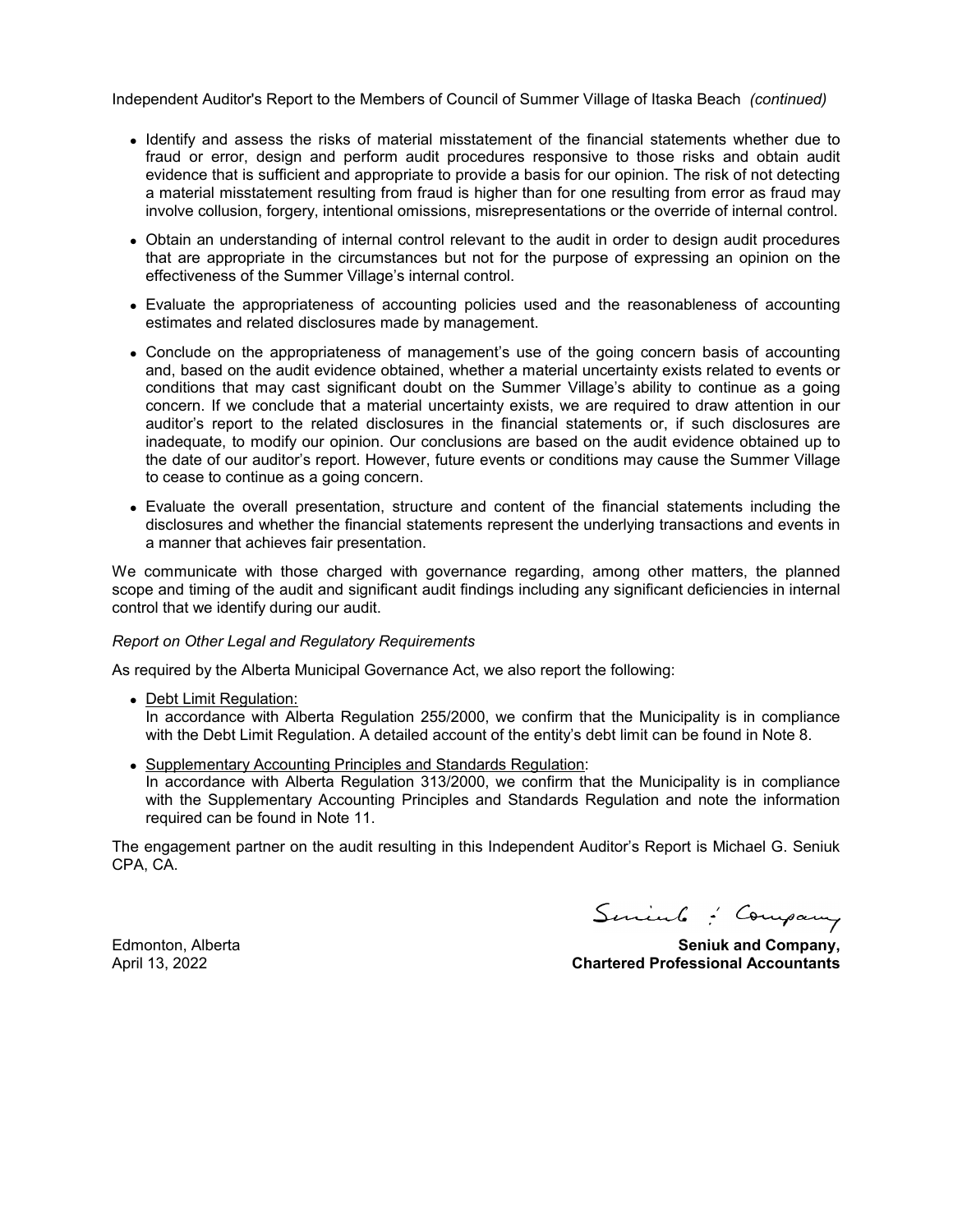|                                                        | 2021            | 2020            |
|--------------------------------------------------------|-----------------|-----------------|
| <b>FINANCIAL ASSETS</b>                                |                 |                 |
| Cash (Note 2)                                          | \$<br>195,330   | \$<br>207,254   |
| Term deposits (Notes 2, 3)                             | 356,621         | 307,477         |
| Restricted cash (Note 2)                               | 58,025          | 32,765          |
| Taxes and grants in place of taxes receivable (Note 4) |                 | 7,746           |
| Grants and receivables from other governments (Note 5) | 581,156         | 526,438         |
| Trade and other receivables                            | 1,215           | 890             |
|                                                        | 1,192,347       | 1,082,570       |
|                                                        |                 |                 |
| <b>LIABILITIES</b>                                     |                 |                 |
| Accounts payable                                       | 36,310          | 31,259          |
| Deposits received                                      | 8,500           | 8,500           |
| Deferred income (Note 7)                               | 633,179         | 553,155         |
|                                                        | 677,989         | 592,914         |
| <b>NET FINANCIAL ASSETS</b>                            | 514,358         | 489,656         |
| <b>NON-FINANCIAL ASSETS</b>                            |                 |                 |
| Prepaid expenses                                       | 6,097           | 4,894           |
| Tangible capital assets (Note 6)                       | 604,499         | 634,174         |
|                                                        | 610,596         | 639,068         |
| <b>ACCUMULATED SURPLUS</b>                             | \$<br>1,124,954 | \$<br>1,128,724 |

# **APPROVED ON BEHALF OF COUNCIL**

\_\_\_\_\_\_\_\_\_\_\_\_\_\_\_\_\_\_\_\_\_\_\_\_\_\_\_\_\_ *Mayor*

\_\_\_\_\_\_\_\_\_\_\_\_\_\_\_\_\_\_\_\_\_\_\_\_\_\_\_\_\_ *Councilor*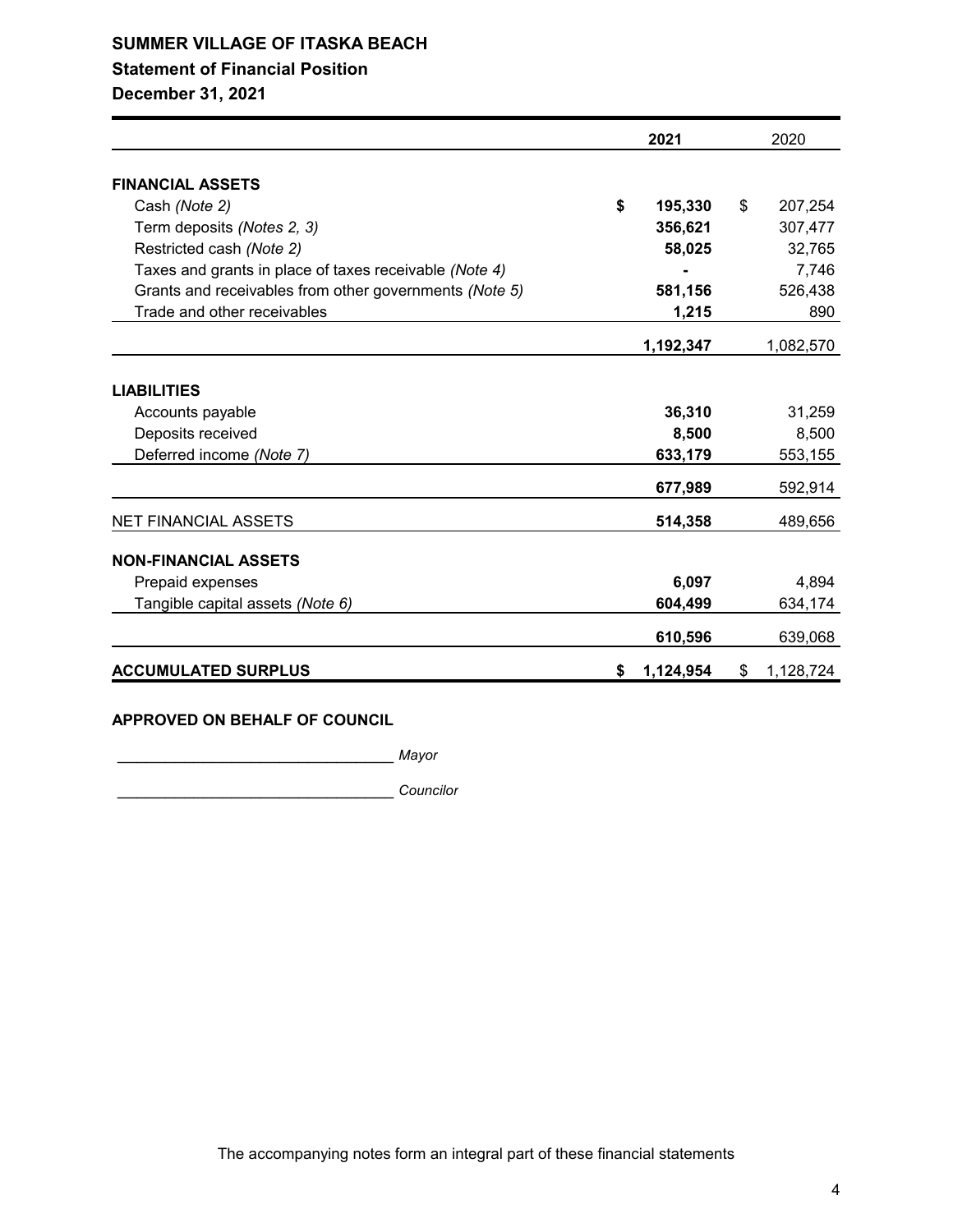# **Statement of Operations and Accumulated Surplus**

|                                                 | <b>Budget</b><br>(Unaudited)<br>2021 |           |    | 2021      | 2020            |
|-------------------------------------------------|--------------------------------------|-----------|----|-----------|-----------------|
| <b>REVENUES</b>                                 |                                      |           |    |           |                 |
| Net municipal taxes (Schedule 1)                | \$                                   | 190,432   | \$ | 190,432   | \$<br>190,431   |
| User fees                                       |                                      | 80        |    | 440       | 80              |
| Government transfers for operating (Schedule 2) |                                      | 11,654    |    | 18,147    | 18,397          |
| Investment income                               |                                      | 4,000     |    | 3,408     | 7,192           |
| Penalties and costs of taxes                    |                                      | 1,160     |    | 2,090     | 1,684           |
| Licenses and permits                            |                                      | 1,000     |    | 3,410     | 5,015           |
| Franchise fees & concession contracts           |                                      | 3,300     |    | 3,474     | 3,359           |
| Other                                           |                                      | 50        |    | 130       | 531             |
|                                                 |                                      | 211,676   |    | 221,531   | 226,689         |
|                                                 |                                      |           |    |           |                 |
| <b>EXPENSES</b>                                 |                                      |           |    |           |                 |
| Administration and legislative                  |                                      | 86,882    |    | 81,880    | 78,631          |
| Protective services                             |                                      | 32,570    |    | 30,002    | 29,937          |
| <b>Transportation services</b>                  |                                      | 18,850    |    | 22,921    | 31,311          |
| <b>Environmental services</b>                   |                                      | 38,861    |    | 38,016    | 37,356          |
| Land use planning, zoning and development       |                                      | 5,011     |    | 6,682     | 5,827           |
| Parks and recreation                            |                                      | 21,700    |    | 53,917    | 42,328          |
|                                                 |                                      | 203,874   |    | 233,418   | 225,390         |
| <b>SURPLUS (DEFICIT) FROM OPERATIONS</b>        |                                      | 7,802     |    | (11, 887) | 1,299           |
| OTHER INCOME (EXPENSES)                         |                                      |           |    |           |                 |
| Government transfers for capital (Schedule 2)   |                                      |           |    | 8,117     | 49,726          |
| <b>ANNUAL SURPLUS (DEFICIT)</b>                 |                                      | 7,802     |    | (3,770)   | 51,025          |
| ACCUMULATED SURPLUS - BEGINNING OF<br>YEAR      |                                      | 1,128,724 |    | 1,128,724 | 1,077,699       |
| <b>ACCUMULATED SURPLUS - END OF YEAR</b>        | \$                                   | 1,136,526 | \$ | 1,124,954 | \$<br>1,128,724 |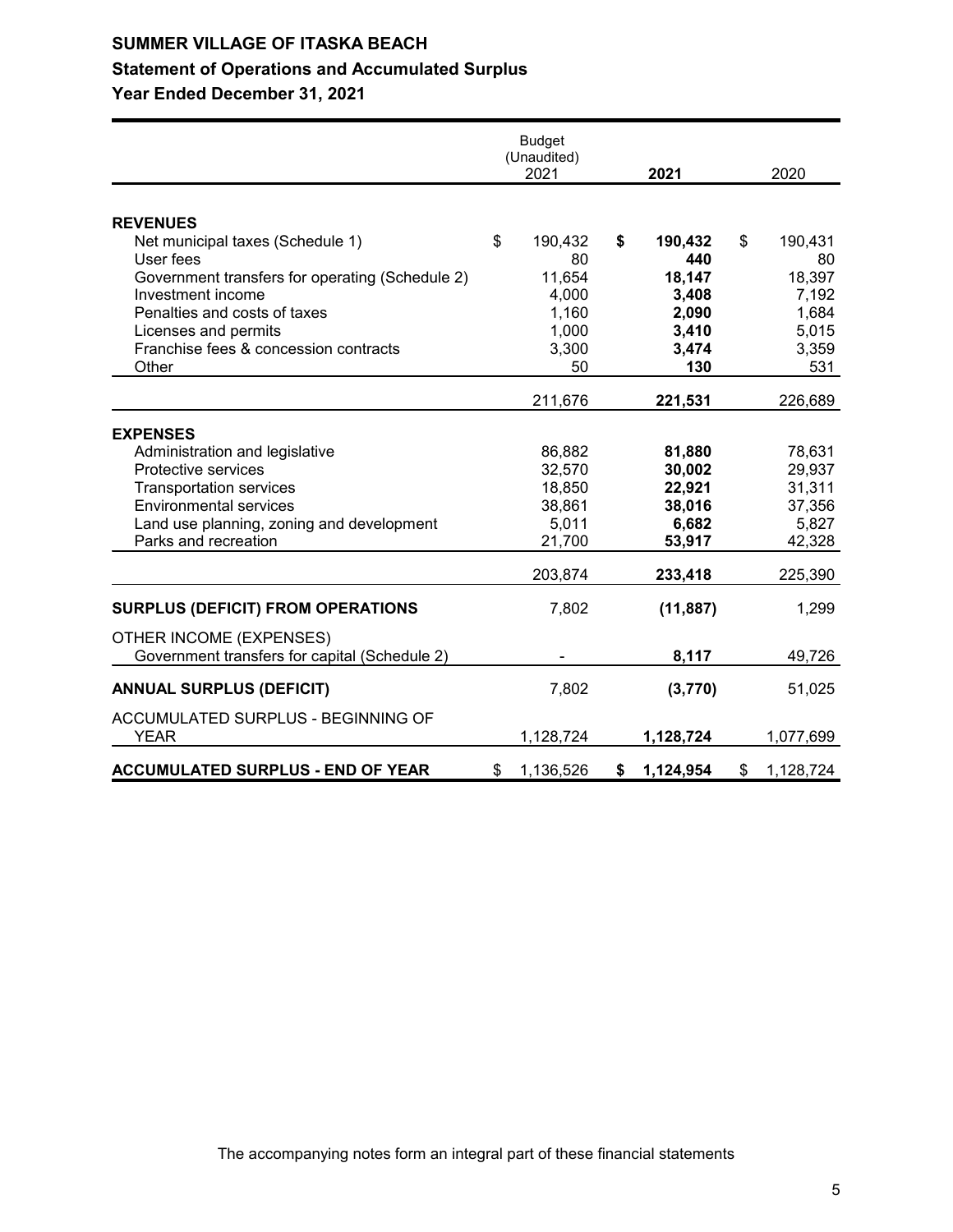# **SUMMER VILLAGE OF ITASKA BEACH Statement of Changes in Net Financial Assets**

|                                                                                                                           | <b>Budget</b><br>(Unaudited)<br>2021<br>2021 |       |    |                                | 2020                            |
|---------------------------------------------------------------------------------------------------------------------------|----------------------------------------------|-------|----|--------------------------------|---------------------------------|
| <b>ANNUAL SURPLUS (DEFICIT)</b>                                                                                           |                                              | 7,802 | \$ | (3,770)                        | \$<br>51,025                    |
| Amortization of tangible capital assets<br>Purchase of tangible capital assets<br>Decrease (increase) in prepaid expenses |                                              |       |    | 37,792<br>(8, 117)<br>(1, 203) | 36,269<br>(49, 726)<br>(1, 163) |
|                                                                                                                           |                                              |       |    | 28,472                         | (14,620)                        |
| <b>INCREASE IN NET FINANCIAL ASSETS</b>                                                                                   |                                              | 7,802 |    | 24.702                         | 36,405                          |
| <b>NET FINANCIAL ASSETS - BEGINNING OF YEAR</b>                                                                           |                                              |       |    | 489,656                        | 453,251                         |
| <b>NET FINANCIAL ASSETS - END OF YEAR</b>                                                                                 | \$                                           | 7.802 | \$ | 514.358                        | \$<br>489.656                   |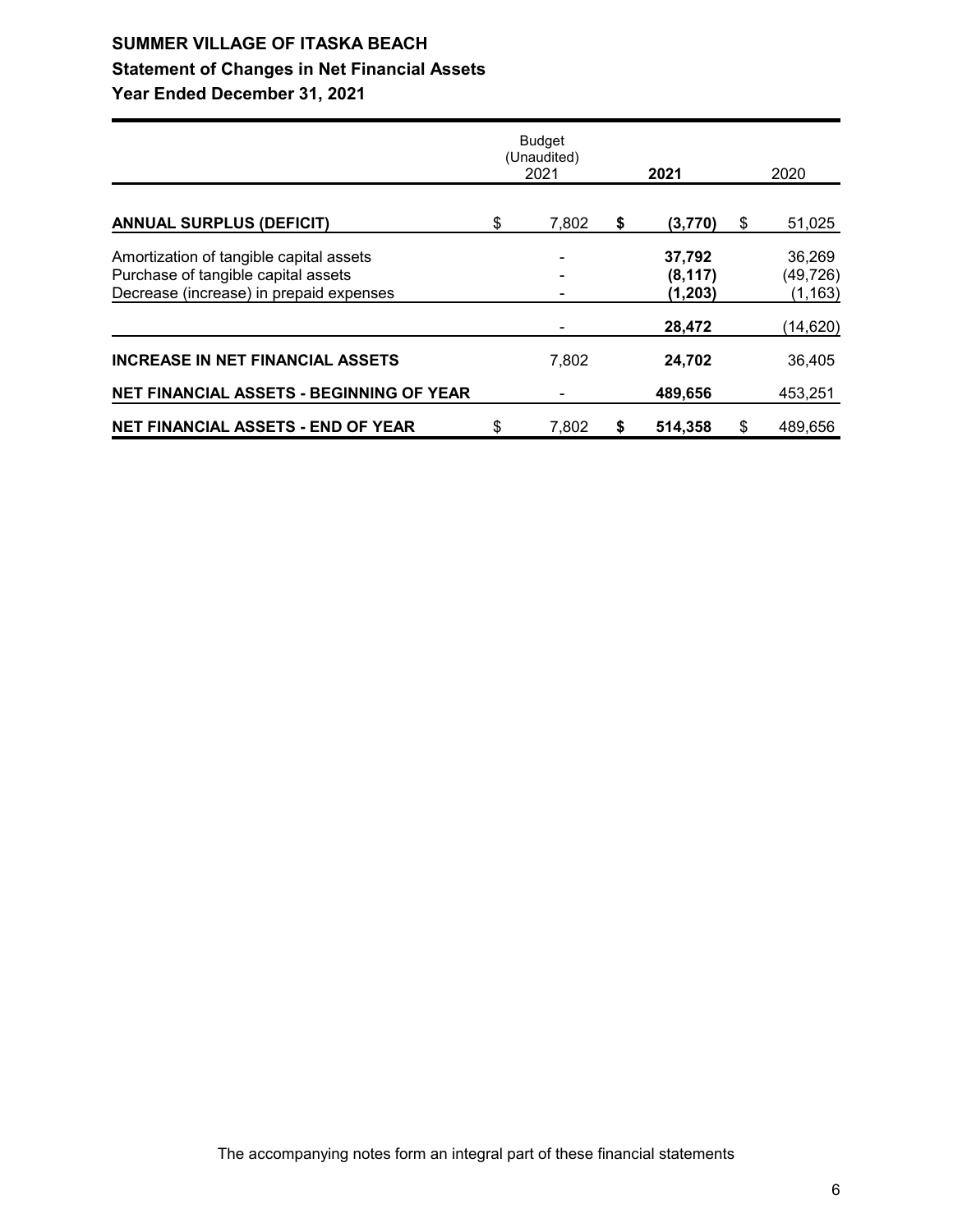# **Statement of Cash Flows**

|                                               | 2021          |    |           |
|-----------------------------------------------|---------------|----|-----------|
|                                               |               |    |           |
| <b>OPERATING ACTIVITIES</b>                   |               |    |           |
| Annual surplus (deficit) for the year         | \$<br>(3,770) | \$ | 51,025    |
| Item not affecting cash:                      |               |    |           |
| Amortization of tangible capital assets       | 37,792        |    | 36,269    |
|                                               | 34,022        |    | 87,294    |
| Changes in non-cash working capital:          |               |    |           |
| Trade and other receivables                   | (325)         |    |           |
| Interest receivable                           |               |    | 2,388     |
| Grants and receivables from other governments | (54, 718)     |    | (37, 345) |
| Current taxes and grants in place of taxes    | 7,746         |    | 535       |
| Accounts payable                              | 5,051         |    | (2, 273)  |
| Prepaid expenses                              | (1, 203)      |    | (1, 163)  |
| Deferred income                               | 80,024        |    | 26,966    |
|                                               | 36,575        |    | (10, 892) |
| Cash flow from operating activities           | 70,597        |    | 76,402    |
| <b>CAPITAL ACTIVITIES</b>                     |               |    |           |
| Cash used to acquire tangible capital assets  | (8, 117)      |    | (49, 726) |
| Cash flow used by capital activities          | (8, 117)      |    | (49, 726) |
| <b>INVESTING ACTIVITIES</b>                   |               |    |           |
| Decrease (increase) in restricted cash        | (25, 260)     |    | 10,631    |
| Decrease (increase) in term deposits          | (49,144)      |    | 68,987    |
| Cash flow from (used by) investing activities | (74, 404)     |    | 79,618    |
| <b>INCREASE (DECREASE) IN CASH FLOW</b>       | (11, 924)     |    | 106,294   |
|                                               |               |    |           |
| Cash - beginning of year                      | 207,254       |    | 100,960   |
| <b>CASH - END OF YEAR (Note 2)</b>            | \$<br>195,330 | \$ | 207,254   |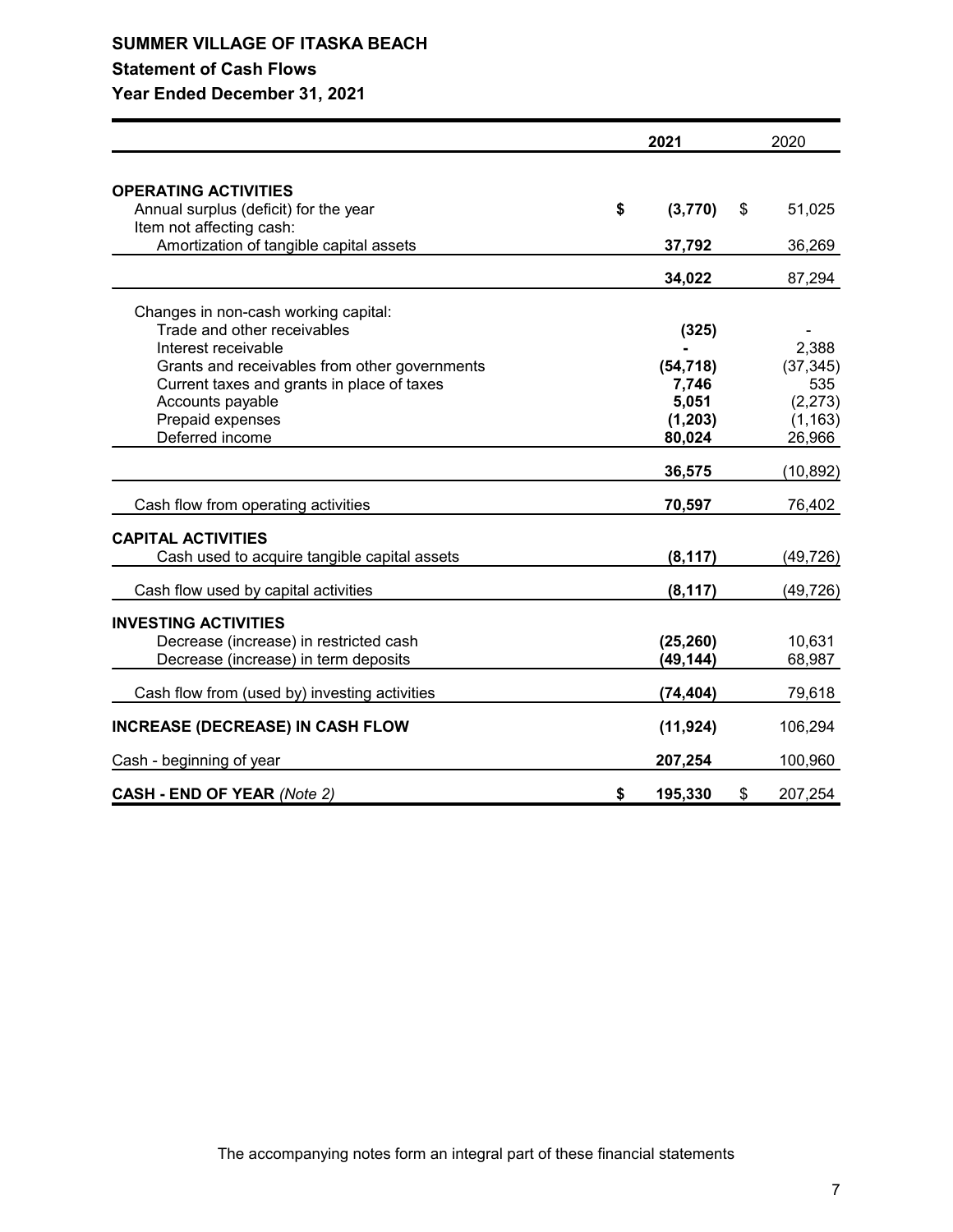# **Schedule of Property and Other Taxes** *(Schedule 1)*

**Year Ended December 31, 2021**

|                                                               | <b>Budget</b><br>(Unaudited)<br>2021 | 2021 | 2020           |    |                |
|---------------------------------------------------------------|--------------------------------------|------|----------------|----|----------------|
| <b>TAXATION</b><br>Real property tax<br>Linear property taxes | \$<br>278,023<br>747                 | \$   | 278,024<br>747 | \$ | 277,875<br>653 |
|                                                               | 278,770                              |      | 278,771        |    | 278,528        |
| <b>REQUISITIONS</b>                                           | (88, 339)                            |      | (88,339)       |    | (88,097)       |
| <b>NET MUNICIPAL TAXES</b>                                    | \$<br>190,431                        | \$   | 190,432        | \$ | 190,431        |

|  | <b>Schedule of Government Transfers</b> |  |
|--|-----------------------------------------|--|
|--|-----------------------------------------|--|

# **Schedule of Government Transfers** *(Schedule 2)*

|                                                                | <b>Budget</b><br>(Unaudited)<br>2021 | 2021 | 2020   |    |        |  |
|----------------------------------------------------------------|--------------------------------------|------|--------|----|--------|--|
| <b>TRANSFERS FOR OPERATING</b><br><b>Provincial Government</b> | \$<br>11,654                         | \$   | 18,147 | \$ | 18,397 |  |
|                                                                | 11,654                               |      | 18,147 |    | 18,397 |  |
| <b>TRANSFERS FOR CAPITAL</b><br><b>Provincial Government</b>   |                                      |      | 8,117  |    | 49,726 |  |
| <b>TOTAL GOVERNMENT TRANSFERS</b>                              | \$<br>11,654                         | \$   | 26,264 | \$ | 68,123 |  |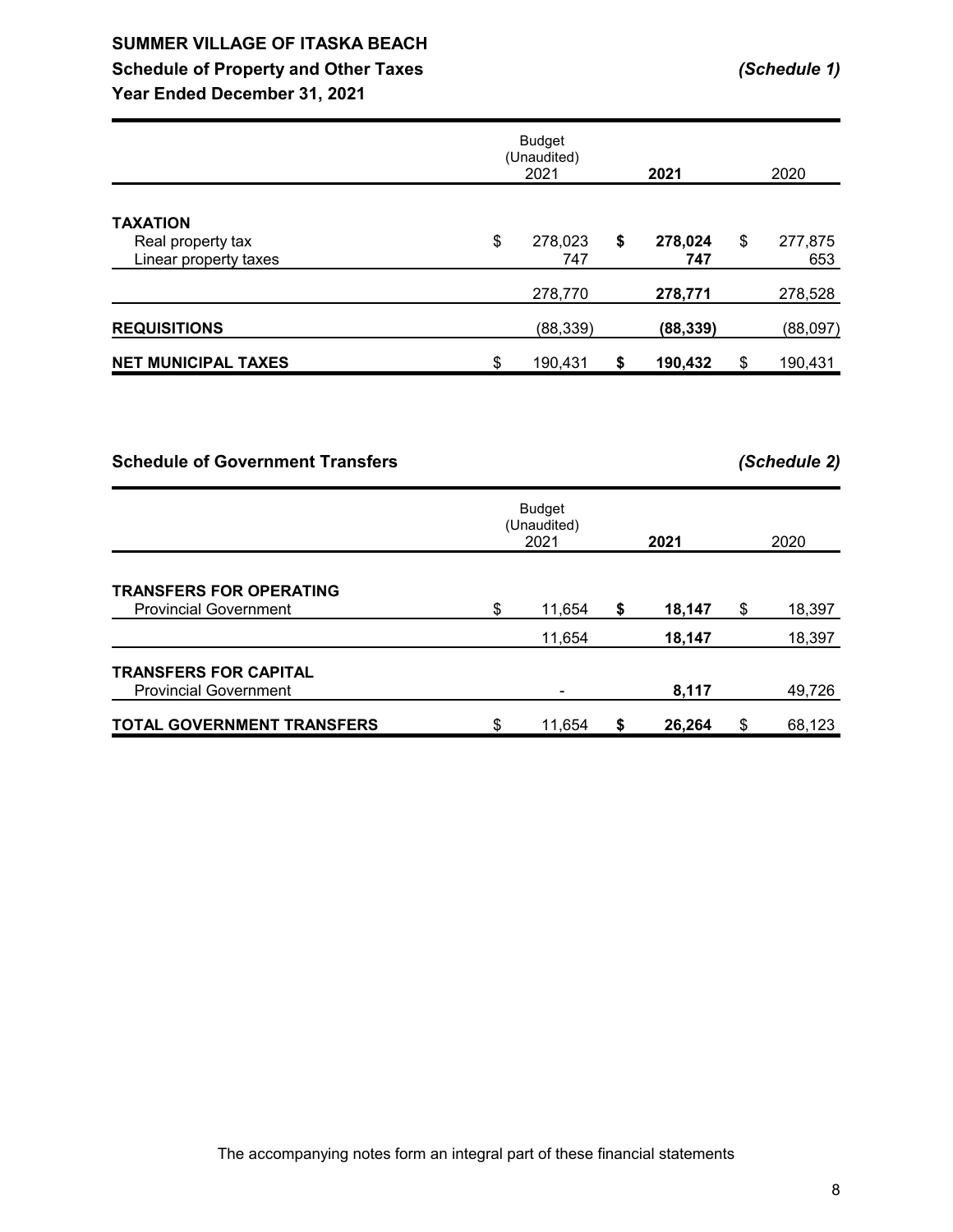# **Schedule of Expenditures by Object** *(Schedule 3)*

|                                                                                                                                    | <b>Budget</b><br>(Unaudited)<br>2021 | 2020                                     |                                          |  |
|------------------------------------------------------------------------------------------------------------------------------------|--------------------------------------|------------------------------------------|------------------------------------------|--|
| <b>EXPENSES</b><br>Salaries, wages & benefits<br>Contracted and general services<br>Materials, goods and utilities<br>Amortization | \$<br>1.785<br>188,728<br>13,350     | \$<br>340<br>179,147<br>16,140<br>37,791 | \$<br>426<br>178,397<br>10,298<br>36,269 |  |
| <b>Total Expenditures by Object</b>                                                                                                | \$<br>203,863                        | \$<br>233,418                            | 225,390                                  |  |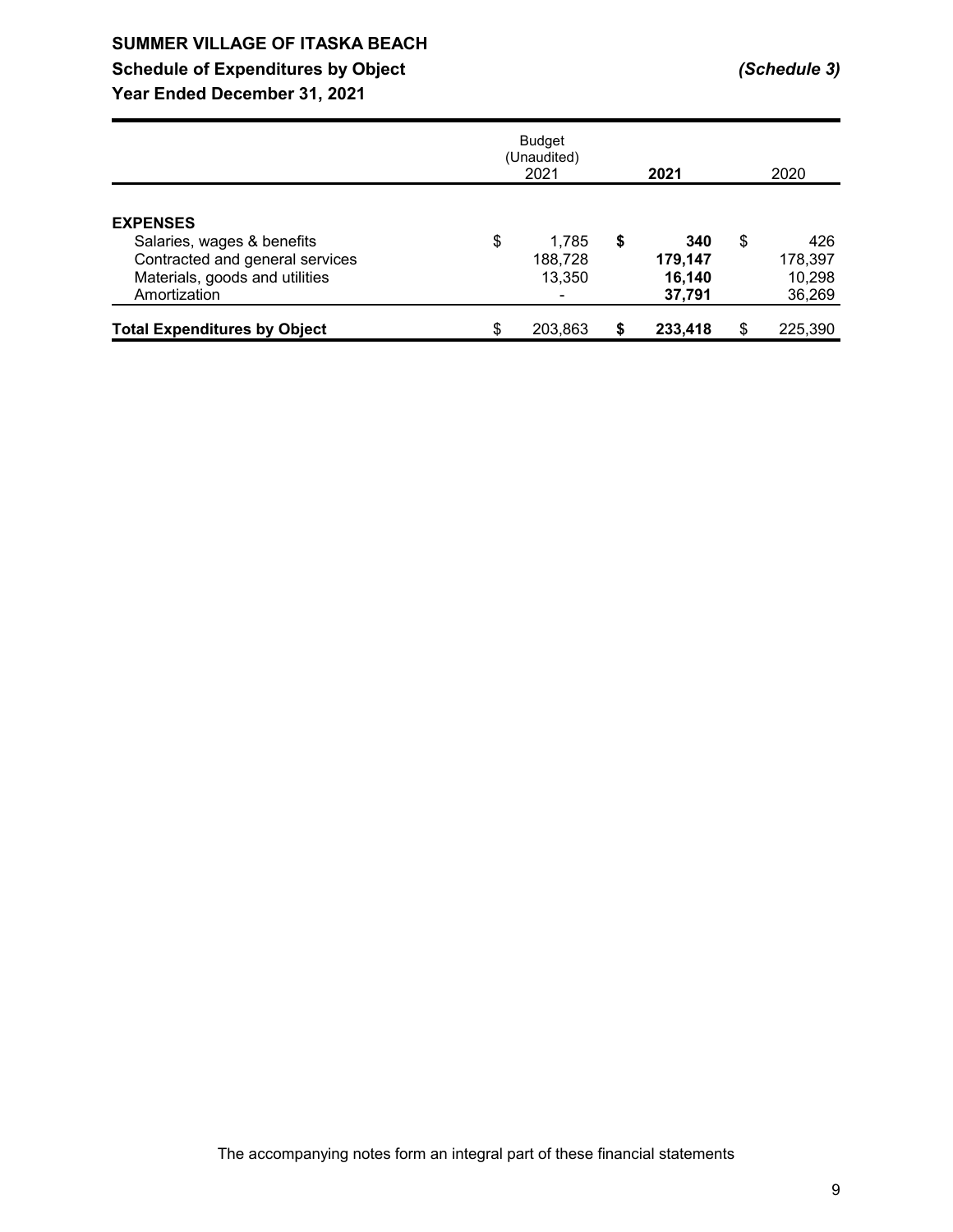# **Schedule of Changes in Accumulated Surplus** *(Schedule 4)*

|                                                                                                  | Unrestricted<br>Surplus |                    | Restricted<br>Surplus |         | Equity in<br>Tangible<br><b>Capital Assets</b> |                    | Total<br>2021 |           |    | Total<br>2020 |
|--------------------------------------------------------------------------------------------------|-------------------------|--------------------|-----------------------|---------|------------------------------------------------|--------------------|---------------|-----------|----|---------------|
| <b>BALANCE, BEGINNING OF YEAR</b>                                                                | \$                      | 220,208            | \$                    | 274,343 | S                                              | 634.174            | S.            | 1,128,724 | S  | ,077,699      |
| Excess (deficiency) of revenues over expenses<br>Current year funds used to purchase of tangible |                         | (3,770)            |                       |         |                                                |                    |               | (3,770)   |    | 51,025        |
| capital assets<br>Annual amortization expense                                                    |                         | (8, 117)<br>37,792 |                       |         |                                                | 8,117<br>(37, 792) |               |           |    | ۰<br>۰        |
|                                                                                                  |                         | 25,905             |                       |         |                                                | (29, 675)          |               | (3,770)   |    | 51,025        |
| <b>BALANCE, END OF YEAR</b>                                                                      | \$                      | 246,113            | S                     | 274,343 |                                                | 604,499            | S             | 1,124,954 | \$ | 1,128,724     |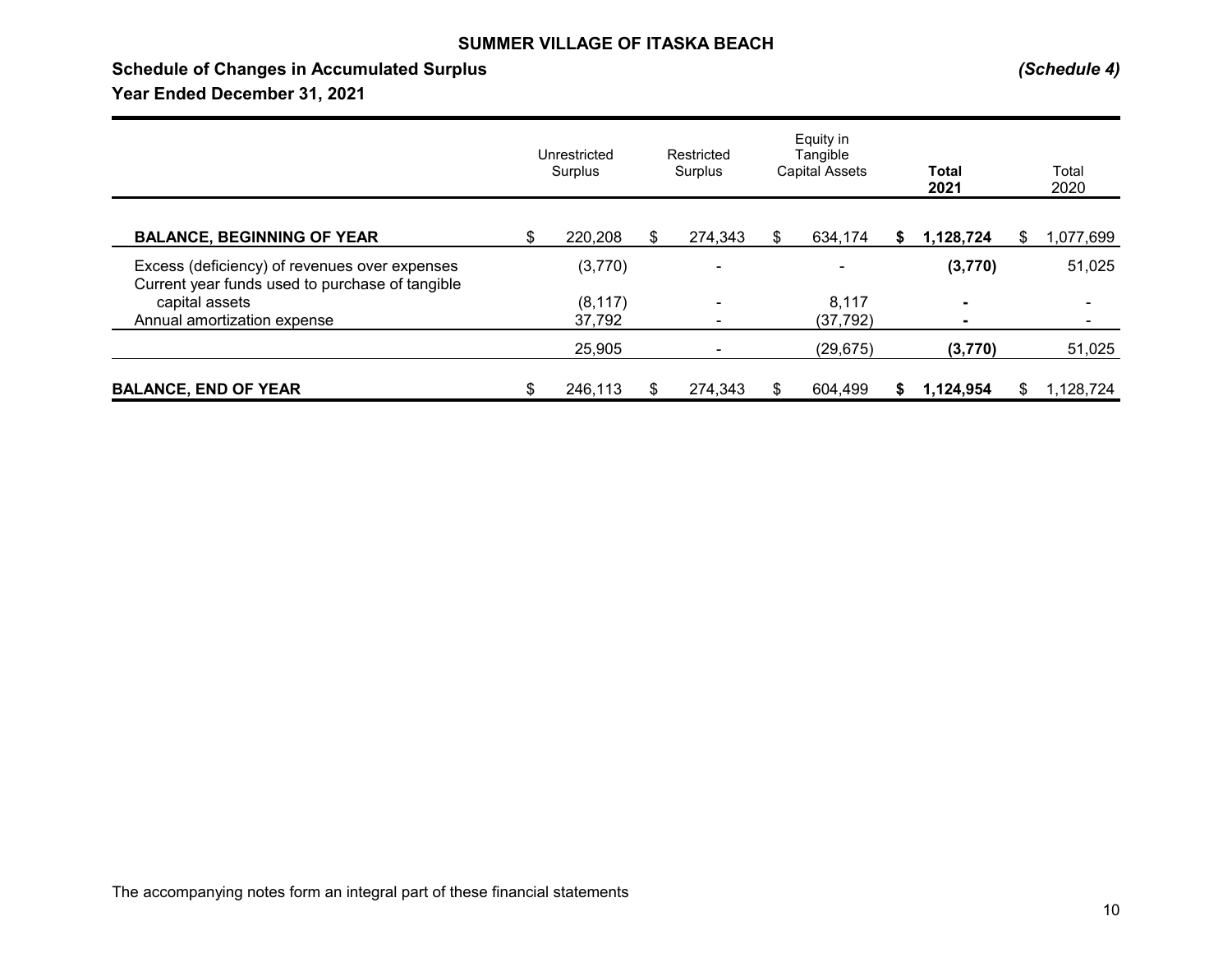# **Schedule of Segmented Disclosure** *(Schedule 5)*

|                                                     | General<br>Government | Protective<br><b>Services</b> | Transportation<br><b>Services</b> | Planning &<br>Development | Recreation &<br>Culture | Environmental<br>Services | 2021<br><b>Total</b> |
|-----------------------------------------------------|-----------------------|-------------------------------|-----------------------------------|---------------------------|-------------------------|---------------------------|----------------------|
| <b>REVENUE</b>                                      |                       |                               |                                   |                           |                         |                           |                      |
| Net municipal taxes                                 | \$<br>190,432 \$      |                               | \$                                | \$                        | \$                      | \$<br>\$                  | 190,432              |
| Government transfers                                | 7,780                 |                               | 10,197                            | 170                       |                         |                           | 18,147               |
| User fees and sales of goods                        | 440                   |                               |                                   |                           |                         |                           | 440                  |
| Investment income                                   | 3,408                 |                               |                                   |                           |                         |                           | 3,408                |
| Other revenues                                      | 5,694                 |                               |                                   | 3,410                     |                         |                           | 9,104                |
|                                                     | 207,754               |                               | 10,197                            | 3,580                     |                         |                           | 221,531              |
| <b>EXPENSES</b>                                     |                       |                               |                                   |                           |                         |                           |                      |
| Contract and general services                       | 80,030                | 30,002                        | 6,549                             | 6,682                     | 17,867                  | 38,016                    | 179,146              |
| Salaries and wages                                  | 340                   |                               |                                   |                           |                         |                           | 340                  |
| Materials, goods and utilities                      | 516                   |                               | 6,645                             |                           | 8,979                   |                           | 16,140               |
| Amortization                                        | 993                   |                               | 9,728                             |                           | 27,071                  |                           | 37,792               |
|                                                     | 81,879                | 30,002                        | 22,922                            | 6,682                     | 53,917                  | 38,016                    | 233,418              |
| Excess (deficiency) of revenue over expenses before |                       |                               |                                   |                           |                         |                           |                      |
| other                                               | 125,875               | (30,002)                      | (12, 725)                         | (3, 102)                  | (53, 917)               | (38,016)                  | (11, 887)            |
| <b>OTHER</b>                                        |                       |                               |                                   |                           |                         |                           |                      |
| Government transfers for capital                    |                       |                               |                                   |                           | 8,117                   |                           | 8,117                |
| <b>EXCESS (DEFICIENCY) OF REVENUE OVER EXPENSES</b> | \$<br>125,875 \$      | $(30,002)$ \$                 | $(12, 725)$ \$                    | $(3, 102)$ \$             | $(45,800)$ \$           | $(38,016)$ \$             | (3,770)              |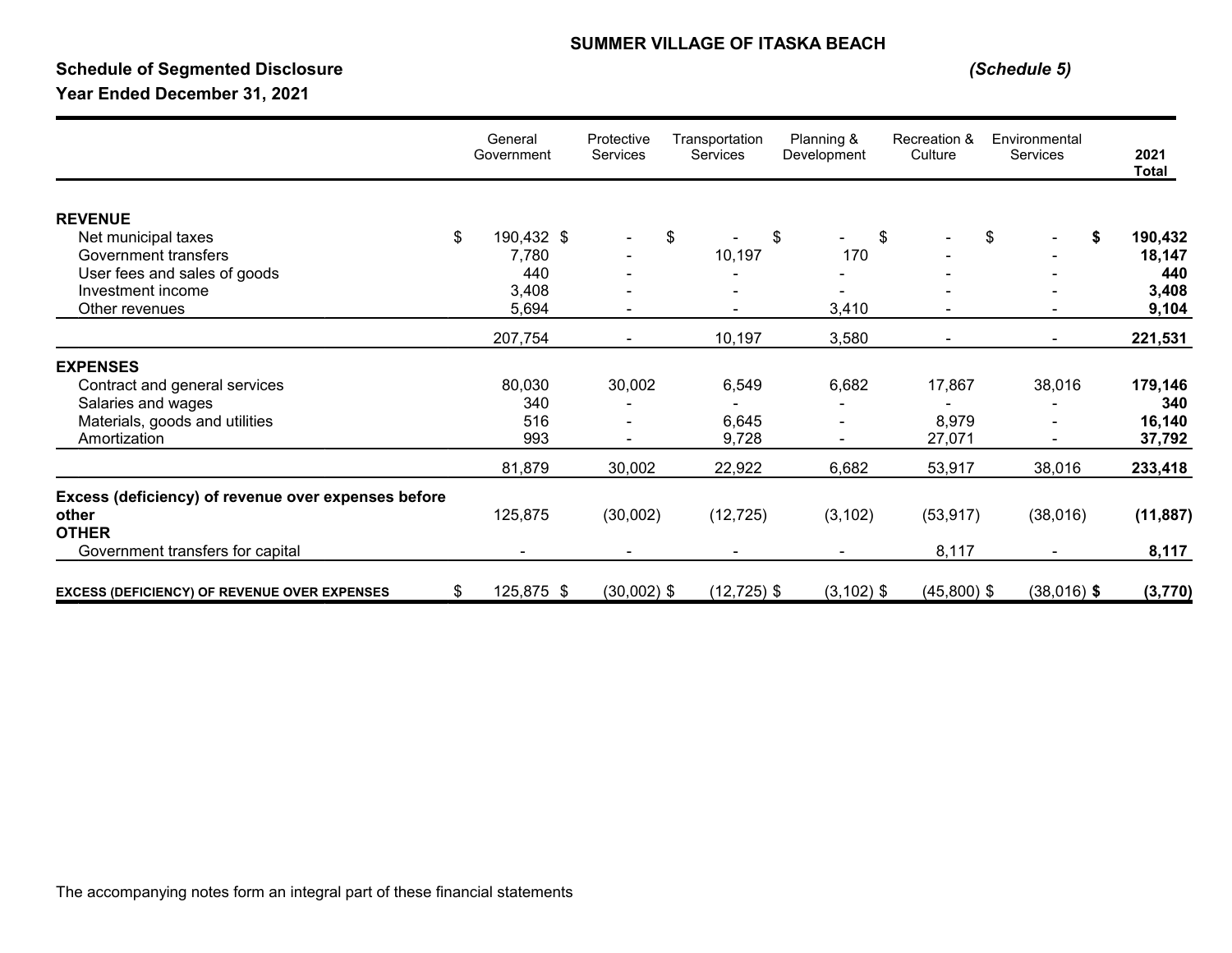# **Schedule of Tangible Capital Assets** *(Schedule 6)*

**Year Ended December 31, 2021**

|                                      | Opening |            |    | Additions and  | Disposals,<br>Impairments |                | Closing |                |
|--------------------------------------|---------|------------|----|----------------|---------------------------|----------------|---------|----------------|
|                                      |         | Balance    |    | Transfers      |                           | and Transfers  |         | <b>Balance</b> |
| For the year ended December 31, 2021 |         |            |    |                |                           |                |         |                |
| Cost                                 |         |            |    |                |                           |                |         |                |
| Land                                 | \$      | 280,469    | \$ |                | \$                        |                | S       | 280,469        |
| Land improvements                    |         | 403,265    |    |                |                           |                |         | 403,265        |
| <b>Engineered structures</b>         |         | 183,550    |    |                |                           |                |         | 183,550        |
| <b>Buildings</b>                     |         | 6,000      |    |                |                           |                |         | 6,000          |
| Machinery and equipment              |         | 42,290     |    | 8,117          |                           |                |         | 50,407         |
|                                      |         | 915,574    |    | 8,117          |                           |                |         | 923,691        |
|                                      |         |            |    |                |                           |                |         |                |
| <b>Accumulated Amortization</b>      |         |            |    |                |                           |                |         |                |
| Land improvements                    |         | (168, 705) |    | (25, 422)      |                           |                |         | (194, 127)     |
| <b>Buildings</b>                     |         | (2,880)    |    | (120)          |                           |                |         | (3,000)        |
| <b>Engineered structures</b>         |         | (85, 159)  |    | (7,984)        |                           |                |         | (93, 143)      |
| Machinery and equipment              |         | (24, 656)  |    | (4, 266)       |                           |                |         | (28, 922)      |
|                                      |         | (281, 400) |    | (37, 792)      |                           | ÷.             |         | (319, 192)     |
| <b>Net Book Value</b>                | \$      | 634,174    | \$ | (29, 675)      | \$                        |                | \$      | 604,499        |
| For the year ended December 31, 2020 |         |            |    |                |                           |                |         |                |
| Cost                                 |         |            |    |                |                           |                |         |                |
| Land improvements                    | \$      | 403,265    | \$ |                | \$                        |                | S       | 403,265        |
| Land                                 |         | 280,469    |    |                |                           |                |         | 280,469        |
| <b>Buildings</b>                     |         | 6,000      |    | 39,794         |                           |                |         | 45,794         |
| Engineered structures                |         | 143,756    |    | $\blacksquare$ |                           |                |         | 143,756        |
| Machinery and equipment              |         | 32,358     |    | 9,932          |                           |                |         | 42,290         |
|                                      |         | 865,848    |    | 49,726         |                           |                |         | 915,574        |
|                                      |         |            |    |                |                           |                |         | $\blacksquare$ |
| <b>Accumulated Amortization</b>      |         |            |    |                |                           |                |         |                |
| Land improvements                    |         | (143, 183) |    | (25, 522)      |                           |                |         | (168, 705)     |
| <b>Buildings</b>                     |         | (2,760)    |    | (120)          |                           |                |         | (2,880)        |
| <b>Engineered structures</b>         |         | (77, 175)  |    | (7,984)        |                           |                |         | (85, 159)      |
| Machinery and equipment              |         | (22, 013)  |    | (2,643)        |                           |                |         | (24, 656)      |
|                                      |         | (245, 131) |    | (36, 269)      |                           | $\blacksquare$ |         | (281, 400)     |
| <b>Net Book Value</b>                | \$      | 620,717    | \$ | 13,457         | \$                        |                | \$      | 634,174        |

Additions to assets under construction are reported net of those tangible capital assets placed in service during the year which are shown in their respective asset classifications.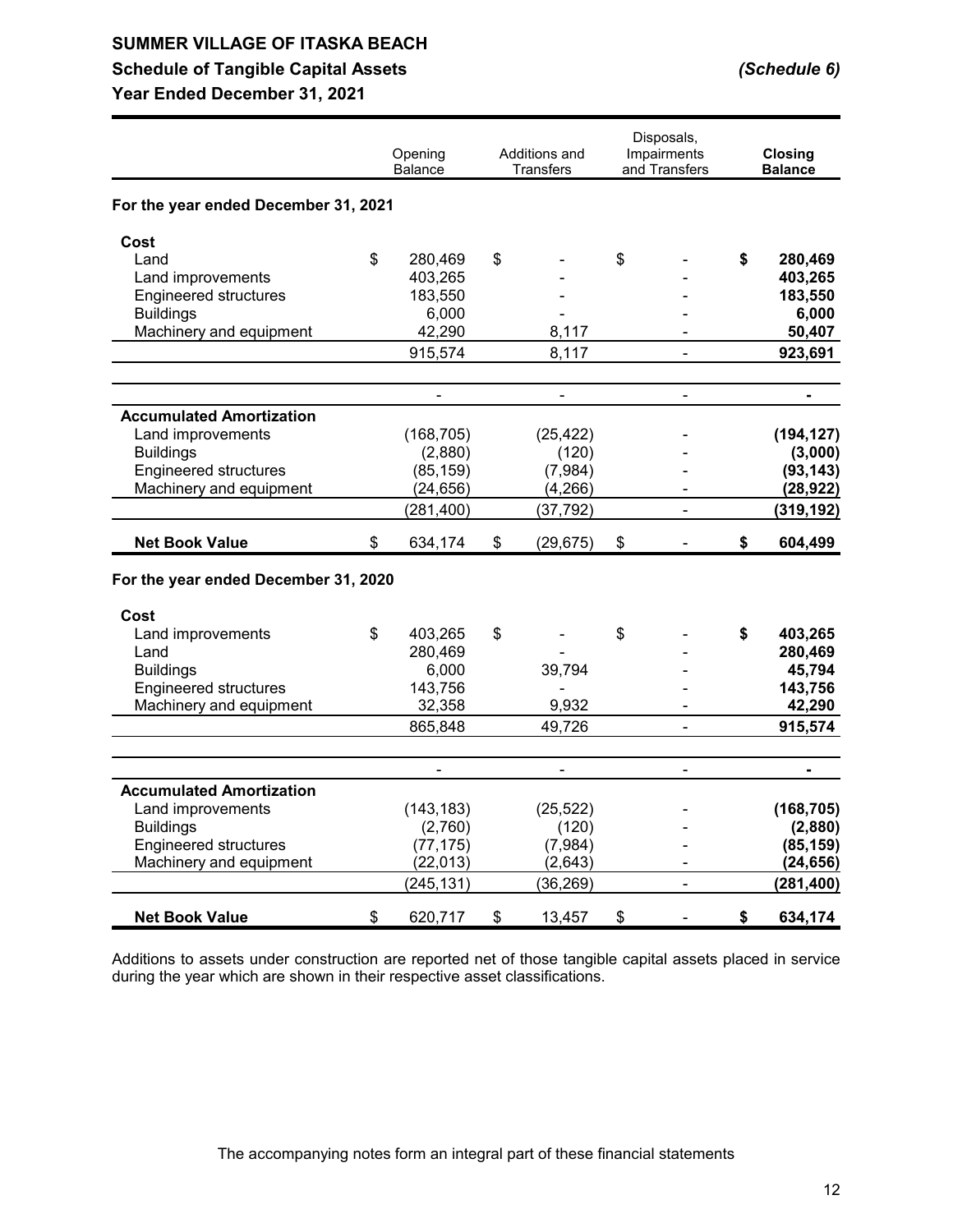## 1. SUMMARY OF SIGNIFICANT ACCOUNTING POLICIES

The financial statements of the Summer Village of Itaska Beach (the Summer Village) are prepared by management in accordance with Canadian Public Sector Accounting Standards (PSAS). It is a municipality in the Province of Alberta, Canada and operates under the provisions of the Municipal Government Act, R.S.A., 2000, c. M-26, as amended (MGA). Significant aspects of the accounting policies adopted by the Summer Village are as follows:

### Basis of Accounting

The financial statements are prepared using the accrual basis of accounting. Revenues are accounted for in the period in which they are earned and measurable. Funds from external parties and earnings thereon restricted by agreement or legislation are accounted for as deferred revenue until used for the purpose specified.

Expenses are recognized as they are incurred and measurable based upon receipt of the goods and services and/or the legal obligation to pay.

#### Tax Revenue

Annually, the Summer Village bills and collects property tax revenues for municipal purposes. Tax revenues are based on market value assessments determined in accordance with the Municipal Government Act (MGA) and annually established tax rates. Municipal tax rates are set each year by the Summer Village Council in accordance with legislation and the Summer Village Council approved policies to raise the tax revenue required to meet the Summer Village's budget requirements. Tax revenues are recorded at the time tax billings are issued. Property assessments are subject to tax appeal. Expenses related to tax appeals and allowances are separately disclosed in the Schedule of Property and Other Taxes.

The Summer Village also bills and collects education tax on behalf of the Province of Alberta (the Province). Education tax rates are established by the Province each year in order to fund the cost of education on a province-wide basis. Education taxes collected are remitted to the Province and are excluded from revenues and expenses in the Schedule of Property and Other Taxes (Schedule 1).

#### Cash and Short Term Investments

Cash and cash equivalents consist of cash on deposit, bankers' acceptances, treasury bills and commercial paper, at cost, which approximates market value. These cash equivalents generally mature within 90 days from the date of purchase, are capable of reasonably prompt liquidation and may be used to manage the Summer Village's cash position throughout the year.

#### Investments

Investments are recorded at amortized cost. Investment premiums and discounts are amortized on the net present value basis over the term of the respective investments. When there has been a loss in value that is other than a temporary decline, the respective investment is written down to recognize the loss.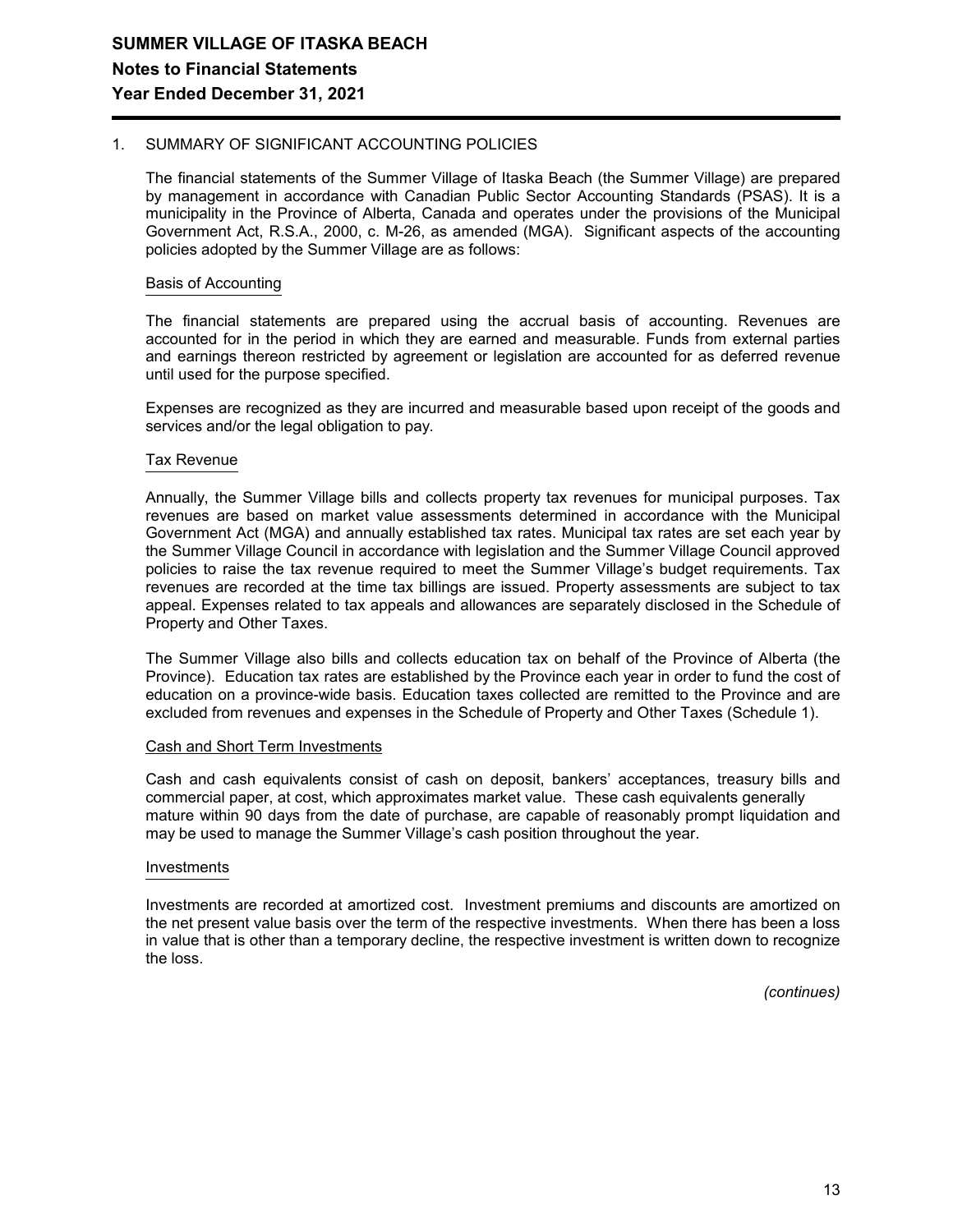## 1. SUMMARY OF SIGNIFICANT ACCOUNTING POLICIES *(continued)*

### Government Transfers

Government transfers are the transfer of monetary assets or tangible capital assets from other orders of government that are not the result of an exchange transaction and for which there is no expectation of repayment or direct financial return to the transferor in the future. The Summer Village receives government transfers from the Federal and Provincial governments to fund operating and capital expenditures. These transfers to the Summer Village are recognized as revenues when the transfers are authorized and all the eligibility criteria, if any, has been met except when and to the extent that the transfer gives rise to an obligation that meets the definition of a liability for the recipient. Prior to that time, any amounts received along with restricted interest thereon are recorded as deferred revenue.

### Measurement Uncertainty

The preparation of financial statements in conformity with Canadian public sector accounting standards requires management to make estimates and assumptions that affect the reported amount of assets and liabilities, disclosure of contingent assets and liabilities at the date of the financial statements and the reported amounts of revenues and expenses during the period. Such estimates are periodically reviewed and any adjustments necessary are reported in earnings in the period in which they become known. Actual results could differ from these estimates. Significant estimates include:

- Estimated accrued receivables.
- Useful lives for tangible capital assets.
- Assessment of impairment of long term assets.
- Estimated accrued payables.

### Deferred Revenue

Deferred revenue comprises funds received in advance of services performed or where the use of funds is externally restricted. These amounts are recognized as revenue in the period the service is performed or when the funds are used for the purpose specified. When agreements stipulate that interest earned on contributions should be restricted for a specific purpose that interest is treated as a contribution received and recorded as an addition to deferred revenue.

### Debt Charges Recoverable

Debt recoverable consists of long term debt amounts borrowed that are recoverable under loans or other financial arrangements made to non-profit organizations. These debt recoverable amounts are recorded at a value equivalent to the offsetting outstanding long term debt balances as at December 31. Loans are recorded at the lower of cost and net recoverable value. A valuation allowance in the debt recoverable is recognized when there is no longer any reasonable assurance of collection.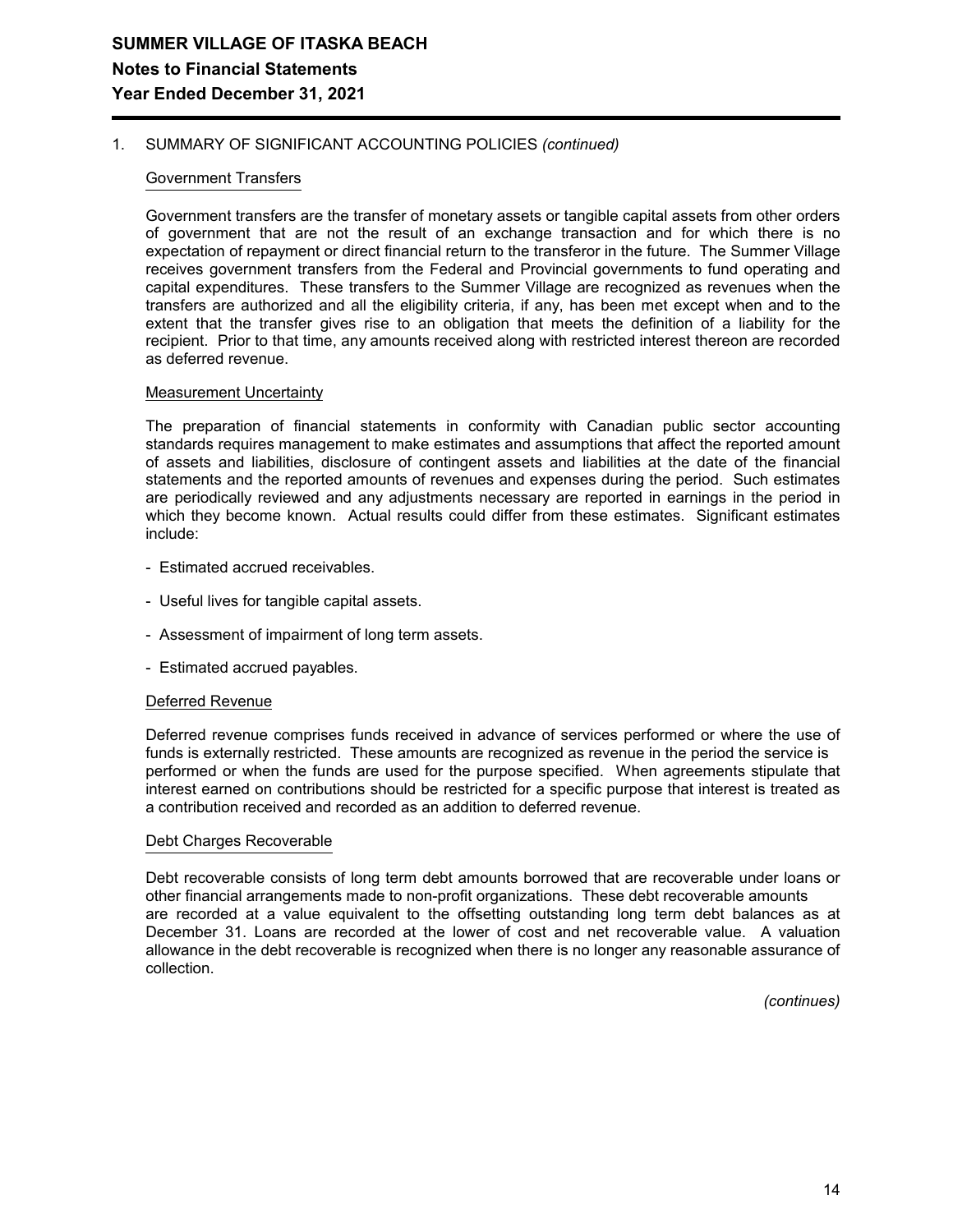### 1. SUMMARY OF SIGNIFICANT ACCOUNTING POLICIES *(continued)*

#### Requisition Over-levy and Under-levy

Over-levies and under-levies arise from the difference between the actual property tax levy made to cover each requisition and the actual amount requisitioned.

If the actual levy exceeds the requisition, the over-levy is accrued as a liability and property tax revenue is reduced. Where the actual levy is less than the requisition amount, the under-levy is accrued as a receivable and as property tax revenue.

Requisition tax rates in the subsequent year are adjusted for any over-levies or under-levies of the prior year.

#### Land for Resale

Land for resale is recorded at the lower of cost and net realizable value. Cost includes amounts for land acquisition and improvements to prepare the land for sale or servicing.

#### Local Improvements

When a service or improvement is deemed to benefit a specific area more than the municipality as a whole, the project may be classified as a local improvement under the MGA to be paid in whole or in part by a tax imposed on the benefiting property owners. The property owners' share of the improvement is recognized as revenue and established as a receivable in the period that the project expenditures are completed.

#### **Deposits**

Deposits are held for the purposes of securing the compliance of a third party to contractual stipulations. Deposits are returned when compliance with contractual stipulations are determined. Deposits are recognized as revenue when a third party defaults on the contractual stipulations that the deposits were securing against.

#### Contaminated Sites Liability

Contaminated sites are a result of contamination being introduced into air, soil, water or sediment of a chemical, organic or radioactive material or live organism that exceeds an environmental standard. The liability is recorded net of any expected recoveries. A liability for remediation of a contaminated site is recognized when a site is not in productive use and is management's estimate of the cost of post-remediation including operation, maintenance and monitoring.

#### Non-Financial Assets

Non-financial assets are not available to discharge liabilities and are held for use in the provision of services. They have useful lives extending beyond the current year and are not intended for sale in the normal course of operations. Non-financial assets include tangible capital assets, inventory of materials and supplies, and other assets.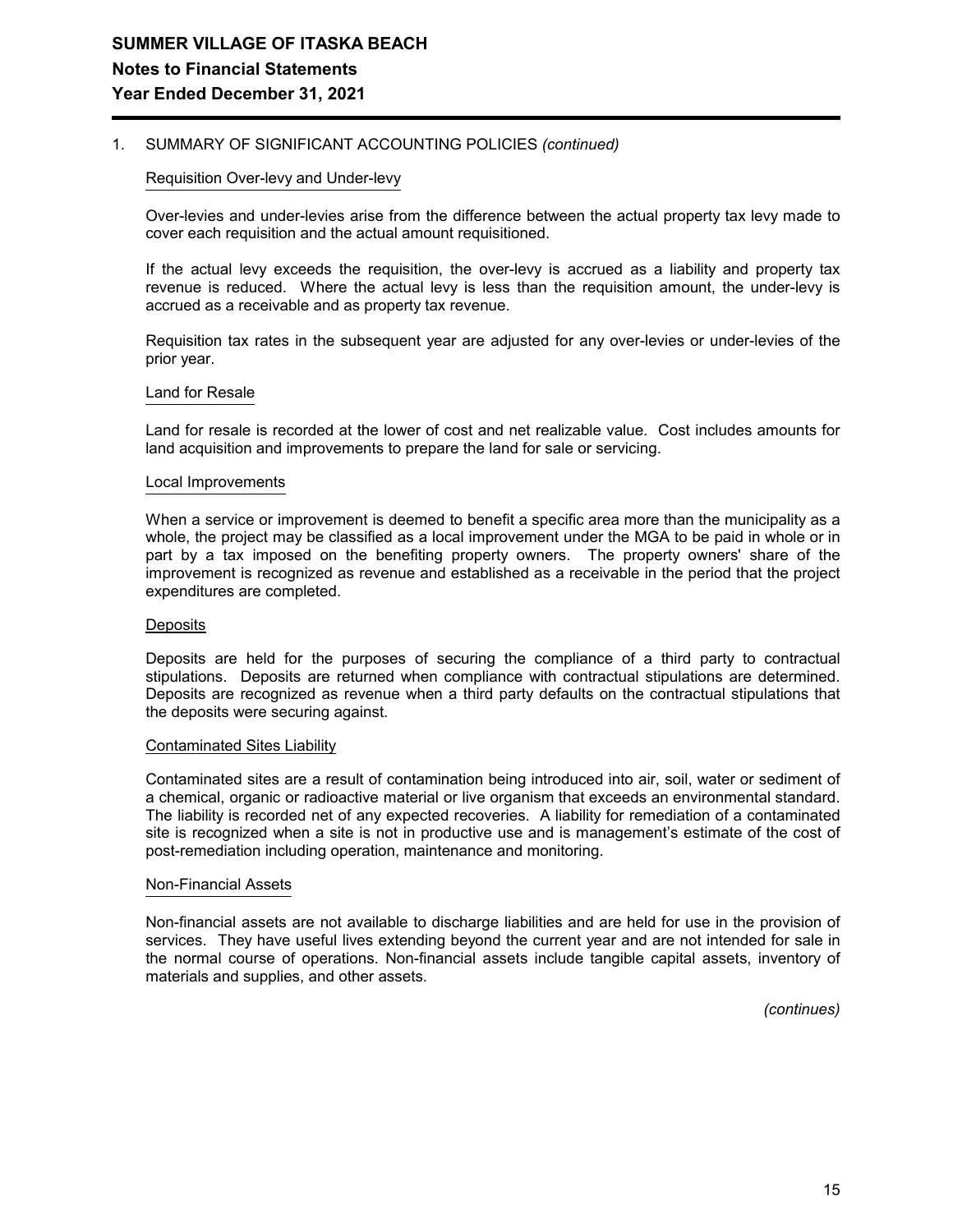# 1. SUMMARY OF SIGNIFICANT ACCOUNTING POLICIES *(continued)*

### Tangible Capital Assets

Tangible capital assets are stated at cost which include all amounts that are directly attributable to acquisition, construction, development or betterment of the asset. The cost, less accumulated amortization of the tangible capital assets, is amortized on a straight-line basis at the following rates:

| Land improvements       | 8 - 25 vears  |
|-------------------------|---------------|
| Buildings               | 50 vears      |
| Machinery and equipment | 5 - 10 vears  |
| Engineered structures   | 10 - 30 years |

The Summer Village regularly reviews its tangible capital assets to eliminate obsolete items.

Tangible capital assets acquired during the year but not placed into use are not amortized until they are placed into use.

#### **Impairment of Long Lived Assets**

The Summer Village tests for impairment whenever events or changes in circumstances indicate that the carrying amount of the assets may not be recoverable. Recoverability is assessed by comparing the carrying amount to the projected future net cash flows the long lived assets are expected to generate through their direct use and eventual disposition. When a test for impairment indicates that the carrying amount of an asset is not recoverable, an impairment loss is recognized to the extent the carrying value exceeds its fair value.

#### Contributions of Tangible Capital Assets

Tangible capital assets received as contributions are recorded at fair value at the date of receipt and also are recorded as revenue.

#### Cultural and Historical Tangible Capital Assets

Works of art for display are not recorded as tangible capital assets but are disclosed.

#### Leases

Leases are classified as capital or operating leases. Leases which transfer substantially all of the benefits and risks incidental to ownership of property are accounted for as capital leases. All other leases are accounted for as operating leases and the related lease payments are charged to expenses as incurred.

#### Reserves and Equity in Tangible Capital Assets

Certain amounts, as approved by Council, are designated within accumulated surplus as reserves for future operating and capital expenditures.

Equity in tangible capital assets is included within accumulated surplus. It represents the investment in tangible capital assets after deducting the portion financed by long term debt.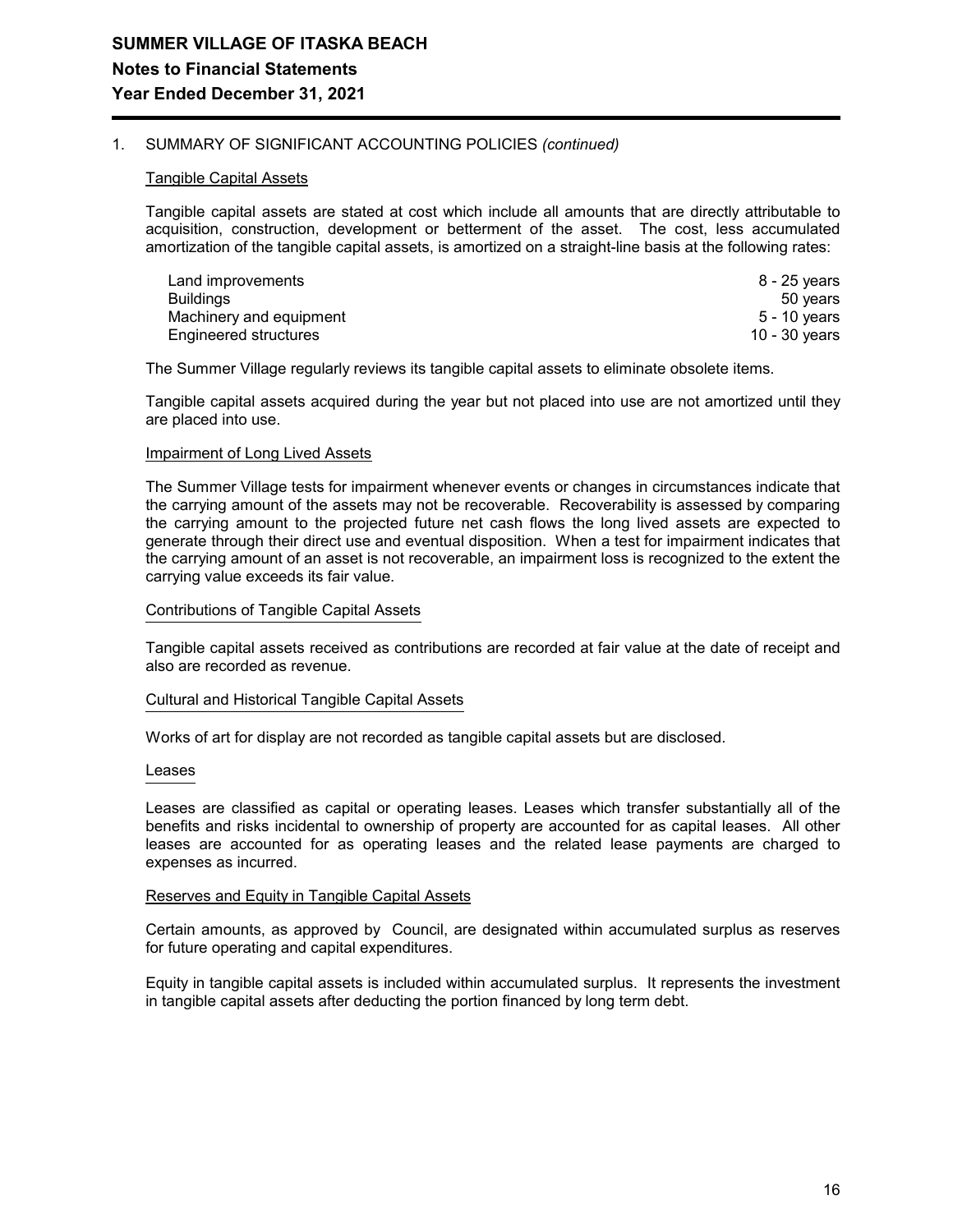# **SUMMER VILLAGE OF ITASKA BEACH Notes to Financial Statements Year Ended December 31, 2021**

## 2. CASH, TEMPORARY INVESTMENTS, AND RESTRICTED CASH

|                                              | 2021 |                    |    | 2020               |  |  |
|----------------------------------------------|------|--------------------|----|--------------------|--|--|
| Term deposits<br>Cash                        | S    | 356,621<br>195,330 | \$ | 307,477<br>207,254 |  |  |
|                                              |      | 551,951            |    | 514,731            |  |  |
| Restricted portion of cash and term deposits |      | 58,025             |    | 32,765             |  |  |
|                                              | S    | 609,976            | S  | 547,496            |  |  |

Temporary investments are short term deposits with original maturities of one year or less.

Restricted amounts received from municipal grants and are held exclusively for future approved projects (Note 7).

# 3. TERM DEPOSITS

|                                                                                                                     | 2021<br>Cost  | 2021<br><b>Market value</b> |                | 2020<br>Cost |            | 2020<br>Market value |         |
|---------------------------------------------------------------------------------------------------------------------|---------------|-----------------------------|----------------|--------------|------------|----------------------|---------|
| 1 Year term deposit maturing October 2021 at<br>$0.50\%$ per annum<br>1 Year term deposit maturing February 2021 at | \$<br>۰       | \$                          | $\blacksquare$ | \$           | 105.025 \$ |                      | 105,025 |
| 0.55% per annum                                                                                                     |               |                             |                |              | 52.453     |                      | 52,453  |
| 1 Year term deposit maturing November 2021 at<br>0.58% per annum                                                    |               |                             |                |              | 150.000    |                      | 150,000 |
| 1 Year term deposit maturing October 2022 at<br>0.50% per annum<br>2 Year term deposit maturing February 2023 at    | 106,621       |                             | 106,621        |              |            |                      |         |
| 0.75% per annum<br>1 year term deposit maturing February 2022 at                                                    | 150,000       |                             | 150,000        |              |            |                      |         |
| 0.50% per anum                                                                                                      | 100,000       |                             | 100,000        |              |            |                      |         |
|                                                                                                                     | \$<br>356.621 | S                           | 356,621        | -\$          | 307,478 \$ |                      | 307,478 |

# 4. TAXES RECEIVABLES

Taxes receivables are comprised of:

|                                                             | 2021                     | 2020           |
|-------------------------------------------------------------|--------------------------|----------------|
| Current taxes and grants in place of taxes<br>Arrears taxes | $\sim$<br>$\blacksquare$ | 4,465<br>3,281 |
|                                                             |                          | 746            |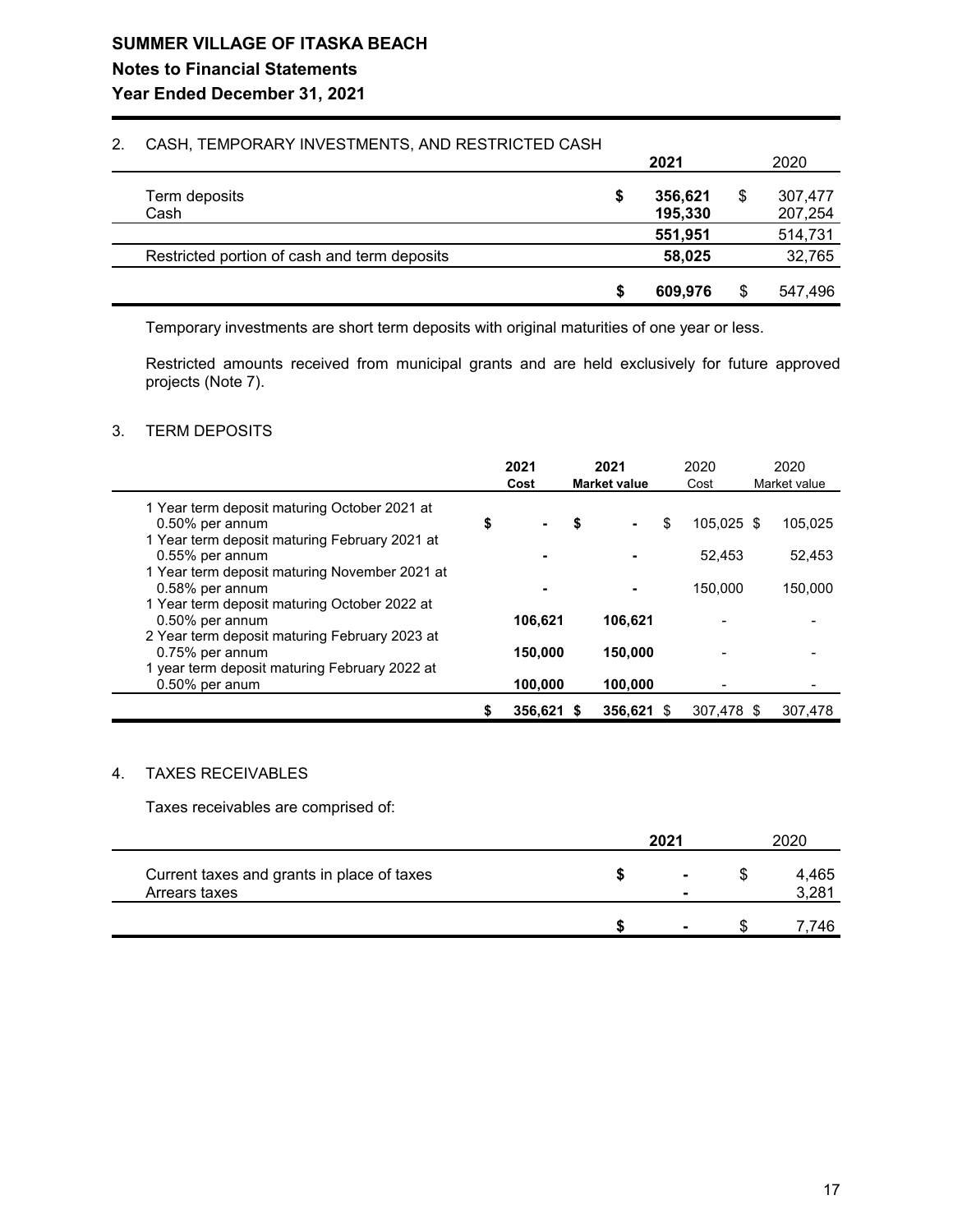# **SUMMER VILLAGE OF ITASKA BEACH Notes to Financial Statements**

# **Year Ended December 31, 2021**

# 5. GRANTS AND RECEIVABLES FROM OTHER GOVERNMENTS

Grants and receivables from other governments are comprised of:

|                                                        | 2021             | 2020             |
|--------------------------------------------------------|------------------|------------------|
| Grants receivable<br>Goods and services tax refundable | 574,898<br>6,258 | 520,390<br>6,048 |
|                                                        | 581.156          | 526,438          |

# 6. TANGIBLE CAPITAL ASSETS

|                                                  | Cost                     |    | Accumulated<br>amortization |    | 2021<br>Net book<br>value | 2020<br>Net book<br>value |
|--------------------------------------------------|--------------------------|----|-----------------------------|----|---------------------------|---------------------------|
| Land improvements<br>Land                        | \$<br>403,265<br>280,469 | \$ | -<br>194,127                | \$ | 403,265<br>86,342         | \$<br>403,265<br>111,764  |
| <b>Engineered structures</b><br><b>Buildings</b> | 183,550<br>6,000         |    | 93,143<br>3,000             |    | 90,407<br>3,000           | 98,391<br>3,120           |
| Machinery and equipment                          | \$<br>50,407<br>923.691  | S  | 28,922<br>319,192           | \$ | 21,485<br>604,499         | \$<br>17,634<br>634,174   |

For additional information, see the Schedule of Tangible Capital Assets (Schedule 6).

# 7. DEFERRED REVENUE

Deferred revenue is comprised of:

|                                                                                                                      |   | 2021              |   | 2020                     |
|----------------------------------------------------------------------------------------------------------------------|---|-------------------|---|--------------------------|
| Federal Gas Tax Fund<br>Municipal Sustainability Initiative - Capital<br>Alberta Community Partnership (ACP) Program | S | 54,270<br>578,653 | S | 41.439<br>511,546<br>170 |
| Subtotal<br><b>Prepaid Property Taxes</b>                                                                            |   | 632,923<br>256    |   | 553,155                  |
|                                                                                                                      |   | 633,179           | S | 553,155                  |

# **Municipal Sustainability Initiative - Capital**

Funding from the Provincial Government was allocated to the Summer Village in the current year from the Municipal Sustainability Initiative - Capital Grant. The grant funding is restricted to eligible capital projects, as approved under the funding agreements, which are scheduled for completion in the next few years. Unexpended funds related to the advance, less amounts receivable from the Provincial Government, are supported by restricted cash held exclusively for these projects (refer to Note 2.).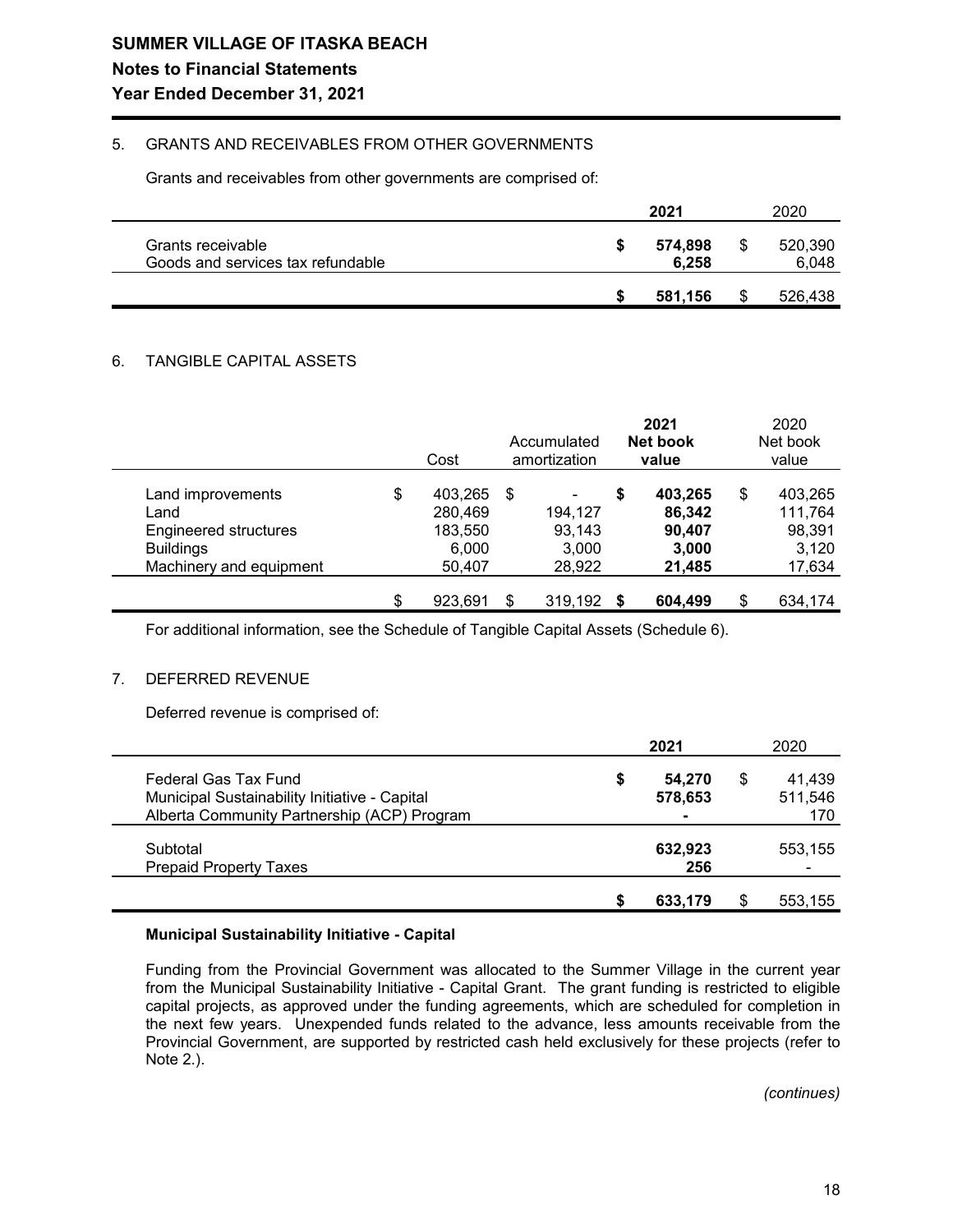# 7. DEFERRED REVENUE *(continued)*

**2021** 2020

#### **Federal Gas Tax Fund**

Funding from the Provincial Government was allocated to the Summer Village in the current year from the Federal Gas Tax Fund and is restricted to eligible capital projects, as approved under the funding agreement. Funds from this grant are being deferred for a future project. Unexpended funds related to the advance are supported by restricted cash held exclusively for this project (refer to Note 2.).

### 8. DEBT LIMITS

Section 276(2) of the Municipal Government Act requires that debt and debt limits, as defined by Alberta Regulation 255/00 for the Summer Village of Itaska Beach, be disclosed as follows:

|                                        | 2021 |                           |    | 2020    |  |  |
|----------------------------------------|------|---------------------------|----|---------|--|--|
| Total debt limit<br><b>Total debt</b>  | S    | 332,297<br>$\blacksquare$ | S  | 340,034 |  |  |
| Amount of debt limit unused            |      | 332,297                   |    | 340,034 |  |  |
| Debt servicing limit<br>Debt servicing |      | 55,383<br>$\blacksquare$  |    | 56,672  |  |  |
| Amount of debt servicing limit unused  |      | 55,383                    | \$ | 56,672  |  |  |

The debt limit is calculated at 1.5 times revenue of the Municipality (as defined in Alberta Regulation 255/00) and the debt service limit is calculated at 0.25 times such revenue. Incurring debt beyond these limitations requires approval by the Minister of Municipal Affairs. These thresholds are guidelines used by Alberta Municipal Affairs to identify municipalities that could be at financial risk, if further debt is acquired. The calculation taken alone does not represent the financial stability of the Municipality. Rather, the financial statements must be interpreted as a whole.

# 9. EQUITY IN TANGIBLE CAPITAL ASSETS

Equity in tangible capital assets is comprised of:

|                                                                         | 2021                  | 2020                  |
|-------------------------------------------------------------------------|-----------------------|-----------------------|
| Tangible capital assets (Note 6.)<br>Accumulated amortization (Note 6.) | 923.691<br>(319, 192) | 915.574<br>(281, 400) |
|                                                                         | 604.499               | 634,174               |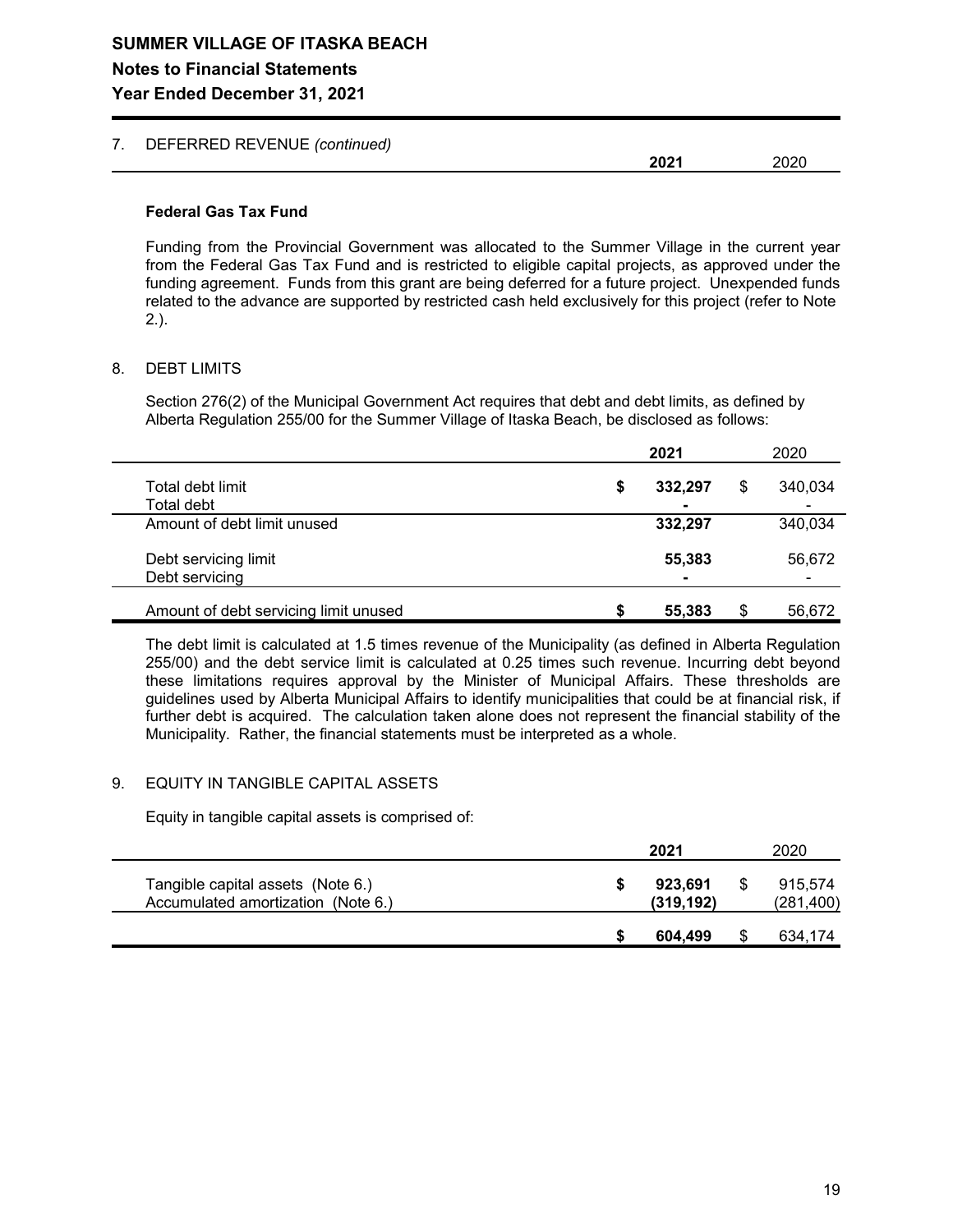### 10. SEGMENTED DISCLOSURE

The Summer Village of Itaska Beach provides a range of services to its ratepayers. For each reported segment, revenues and expenses represent both amounts that are directly attributable to the segment and amounts that are allocated on a reasonable basis. The accounting policies used in these segments are consistent with those followed in the preparation of the financial statements as disclosed in Note 1.

Refer to the Schedule of Segmented Disclosure (Schedule 4).

# 11. SALARY AND BENEFITS DISCLOSURE

Disclosure of salaries and benefits for municipal officials, the Chief Administrative Officer and designated officers as required by Alberta Regulation 313/2000 is as follows:

|                                     |                                            |        |      |       | 2021           |       | 2020   |
|-------------------------------------|--------------------------------------------|--------|------|-------|----------------|-------|--------|
|                                     | Benefits &<br>allowances (2)<br>Salary (1) |        |      | Total |                | Total |        |
|                                     |                                            |        |      |       |                |       |        |
| <b>Chief Administrative Officer</b> | \$                                         | 50,495 | - \$ |       | \$<br>50,495   | - \$  | 49,973 |
| D. Alton - Mayor                    |                                            | 340    |      |       | 340            |       | 425    |
| R. Nielsen - Councilor              |                                            | -      |      |       | $\blacksquare$ |       |        |
| A. Deering - Councilor              |                                            | ۰      |      |       | $\blacksquare$ |       |        |
| Designated Officers (4)             |                                            | 2,944  |      |       | 2,944          |       | 2,944  |
|                                     | \$                                         | 53,779 |      |       | 53,779         |       | 53,342 |

- 1. Salary includes regular base pay, bonuses, overtime, lump sum payments, gross honoraria and any other direct cash remuneration.
- 2. Benefits and allowances figures also include the employer's share of the costs of additional taxable benefits including special leave with pay, financial and retirement planning services, concessionary loans, travel allowances, car allowances and club memberships.

### 12. FINANCIAL INSTRUMENTS

The Summer Village is exposed to various risks through its financial instruments and has a comprehensive risk management framework to monitor, evaluate and manage these risks. The following analysis provides information about the Summer Village's risk exposure and concentration as of December 31, 2021.

Credit risk

Credit risk arises from the possibility that taxpayers and entities to which the Municipality provides may experience financial difficulty and be unable to fulfil their obligations. The Municipality is subject to credit risk with respect to taxes and grants in place of taxes receivable and trade, and other receivables. The large number and diversity of taxpayers and customers minimizes the credit risk.

Liquidity risk